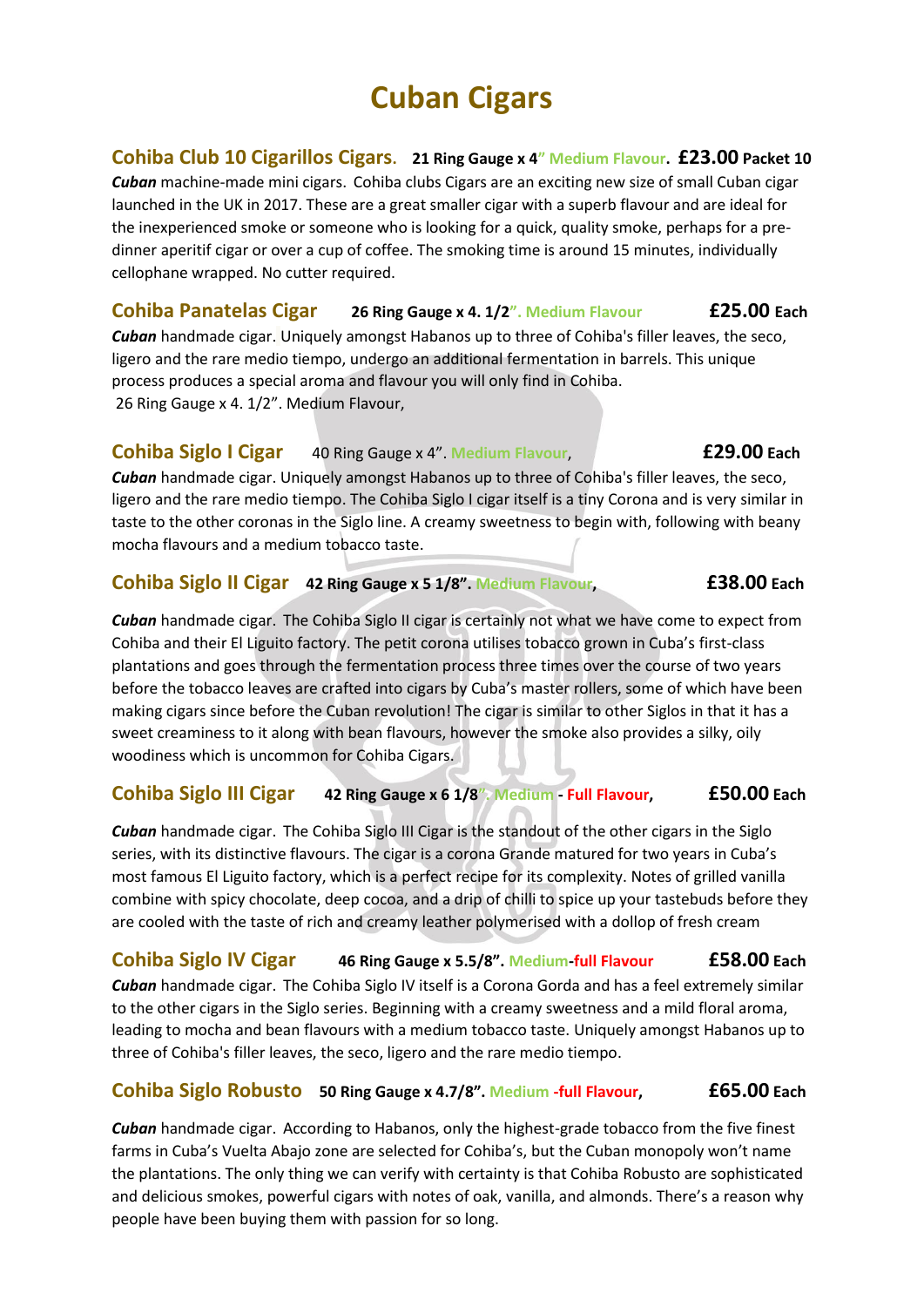### **Partagas Serie P No2. 52 Ring Gauge x 6 1/8". Full Flavour £40.00 Each**

*Cuban* handmade cigar. The Partagas Serie P No. 2 is made by hand of leaves carefully selected from the best tobacco plantations in the Vuelta Abajo area in Cuba. The Partagas P no.2 come in the 52 gauge pyramid (or torpedo) size. A true connoisseur cigar!

The Partagas Series E no.2 cigar spells the beginning of a new line in the Partagas family. The Serie E, which has a ring gauge of 54, is a great addition to Partagas. The extra ring gauge suits the intensity of the Partagas blend, giving it a softer, less direct pace but with big flavours throughout. Duke vitolas are not very common in the cigar world, however, Partagas are known for being a brand of innovation. The founder, Jaime Partagas, was responsible for innovating the maturation techniques used by almost every Cuban tobacco brand today!

A Partagas is immediately recognisable by its deep, earthly flavour. The character of its blend springs from a selection of filler and binder tobaccos grown in the Vuelta Abajo zone and chosen for their unmistakable richness of flavour and aroma.

# **Partagas Serie D4. 50 Ring Gauge x 4 7/8". Full Flavour, £32.00**

**Each** 

*Cuban* handmade cigar. A Partagas is immediately recognisable by its deep, earthly flavour. The character of its blend springs from a selection of filler and binder tobaccos grown in the Vuelta Abajo zone and chosen for their unmistakable richness of flavour and aroma. The D No.4 Robusto is one of the top selling Havana's, strong and full bodied, exploring aromas of wood and spice in equal doses.

Colorado to Maduro with wrapper but always constructed to perfection, this is a Cuban classic. A true connoisseur cigar! If there is one particularly famous cigar factory in Havana, it is Partagas. The factory was opened in 1845 by Don Jaime Partagas and it has been making the cigars that bear his name ever since.

### **Partagas Serie D6. 50 Ring Gauge x3 1/2". Full Flavour, £24.00 Each**

*Cuban* handmade cigar. A Partagas is immediately recognisable by its deep, earthly flavour. The character of its blend springs from a selection of filler and binder tobaccos grown in the Vuelta Abajo zone and chosen for their unmistakable richness of flavour and aroma.

Introducing a new size to the House of Partagas: The Serie D No.6.

The No.6 is the newest addition to the Partagas "D" series and joins the classic robusto, **[Partagas](https://www.cigar-club.com/shop/cigars/regions/havanas/partagas-cigars/partagas-serie-d-no-4-sbn/)  [Serie D No.4](https://www.cigar-club.com/shop/cigars/regions/havanas/partagas-cigars/partagas-serie-d-no-4-sbn/)** and the **[Partagas Serie D No.5](https://www.cigar-club.com/shop/cigars/regions/havanas/partagas-cigars/partagas-serie-d-no-5-2/)**, ( launched in 2011.)All boast a 50 ring gauge, but the No.6 is the shortest in length at 3½" (90mm). Thus, making this a stout cigar ideal for brief smoking breaks, whilst retaining all the rich aromas associated with the Partagas brand.

**Hoyo de Monterrey Epicure No. 2 Ring gauge 50. Length: 4 7/8"** Mild-**Med £30.00 Each** *Cuban* handmade cigar. Like his bigger brother the No.1, this Robusto is fresh and perfectly suited to the new model aficionado who enjoys his smoke in the great outdoors as opposed to being locked away in a dimly lit smoking club. A great treat during the day or with a cold beer at aperitif. Tasty and smooth. Like a fruit smoothy!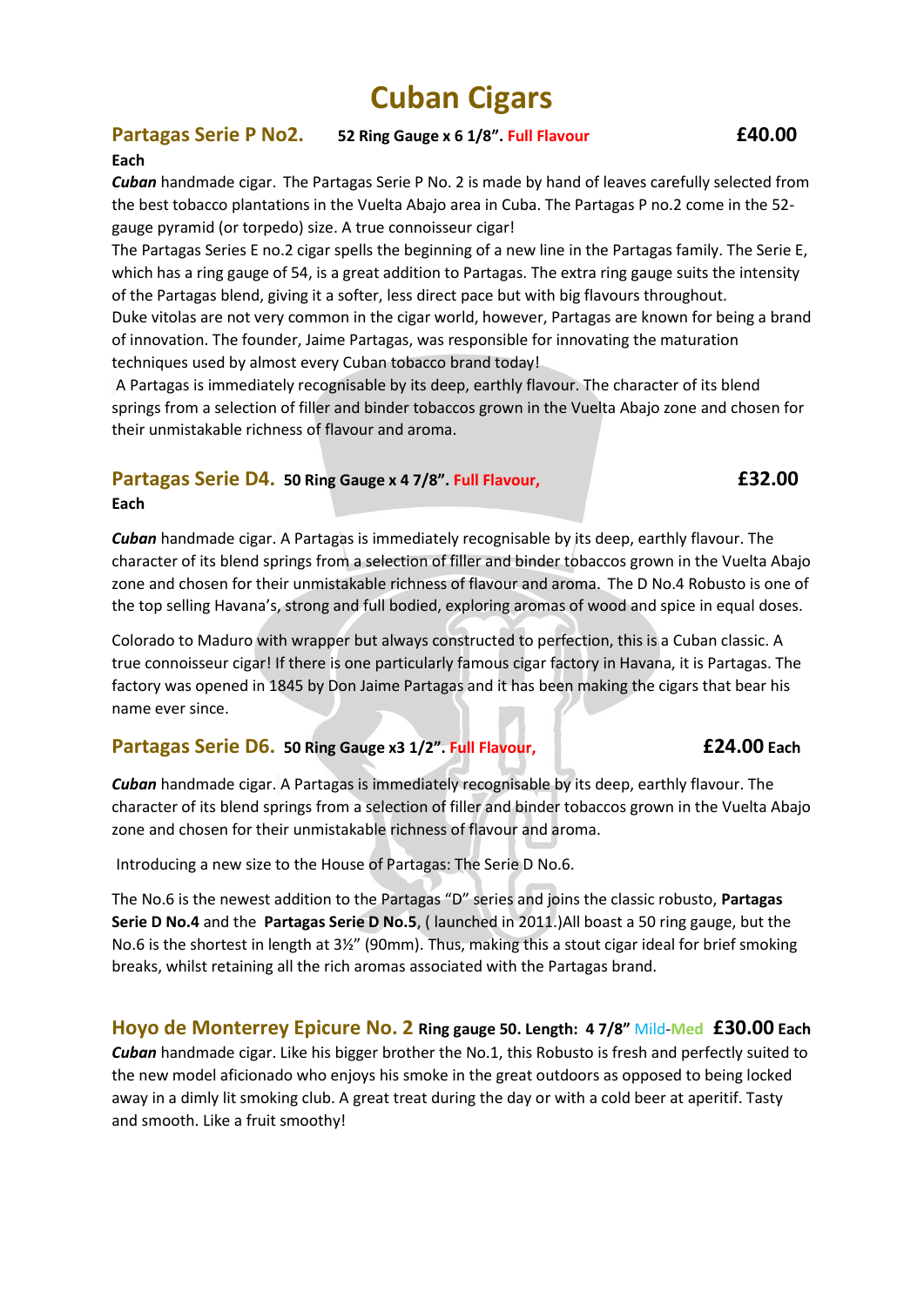### **Trinidad Vigia Cigar – Single Tubos 54 Ring Gauge x 4.3/8". Med Flavour £45.00 Each**

*Cuban* handmade cigar. Trinidad is one of the anomalies within Cuba's collection of cigar brands. It started as a commercially unavailable cigar reserved for diplomats and dignitaries. Once the brand was released to the public in 1998, it came in one long, thin size called Fundadores. Rather than being long and slender, this cigar is short and squat. While it maintains Trinidad's signature pigtail cap, its heavy ring gauge offers an abundant smoke, lush with earthy truffle notes, oakiness and a warm nutty finish. Vigia is named for the watchtowers in the Cuban city of Trinidad erected to observe the sugarcane fields.

#### **Trinidad Shorts. Cigarillos Med Flavour. £38.00 Packet 10.**

*Cuban* machine-made mini cigars. 100% Cuban tobacco, blended to replicate the classic smooth and creamy Trinidad aromas. Machine made in Cuba using leaves from iconic Vuelta Abajo region. Each Short is cellophane wrapped for freshness and protection, pre-cut and dressed in the stylish, eye-catching Trinidad cigar band.

#### **Trinidad Reyes**. 40 Ring Gauge x 4 3/8". **Medium Flavour £30.00 Each**

*Cuban* handmade cigar. Much like Cohiba, Trinidad cigars started their life as an exclusive cigar that would only be given to foreign officials as gifts. Having initially started production in 1969, the cigars were eventually made available for the public in 1998.

The Trinidad Reyes is easily one of the best smaller cigars around. Wonderful smoke from start to finish, you can see why Cigar Aficionado gave it 96 out of 100.

#### **Trinidad Esmeralda**. 53 Ring Gauge x 5 3/4". **Medium Flavour £56.00 Each**

Three sizes of Trinidad announced by Habanos S.A. at the opening press conference for the 21st annual Festival de Habanos. Trinidad is getting a special focus this year, the brand's 50th anniversary. The Trinidad Esmeralda is 53 ring gauge and 145 mm / 5.7 inches length.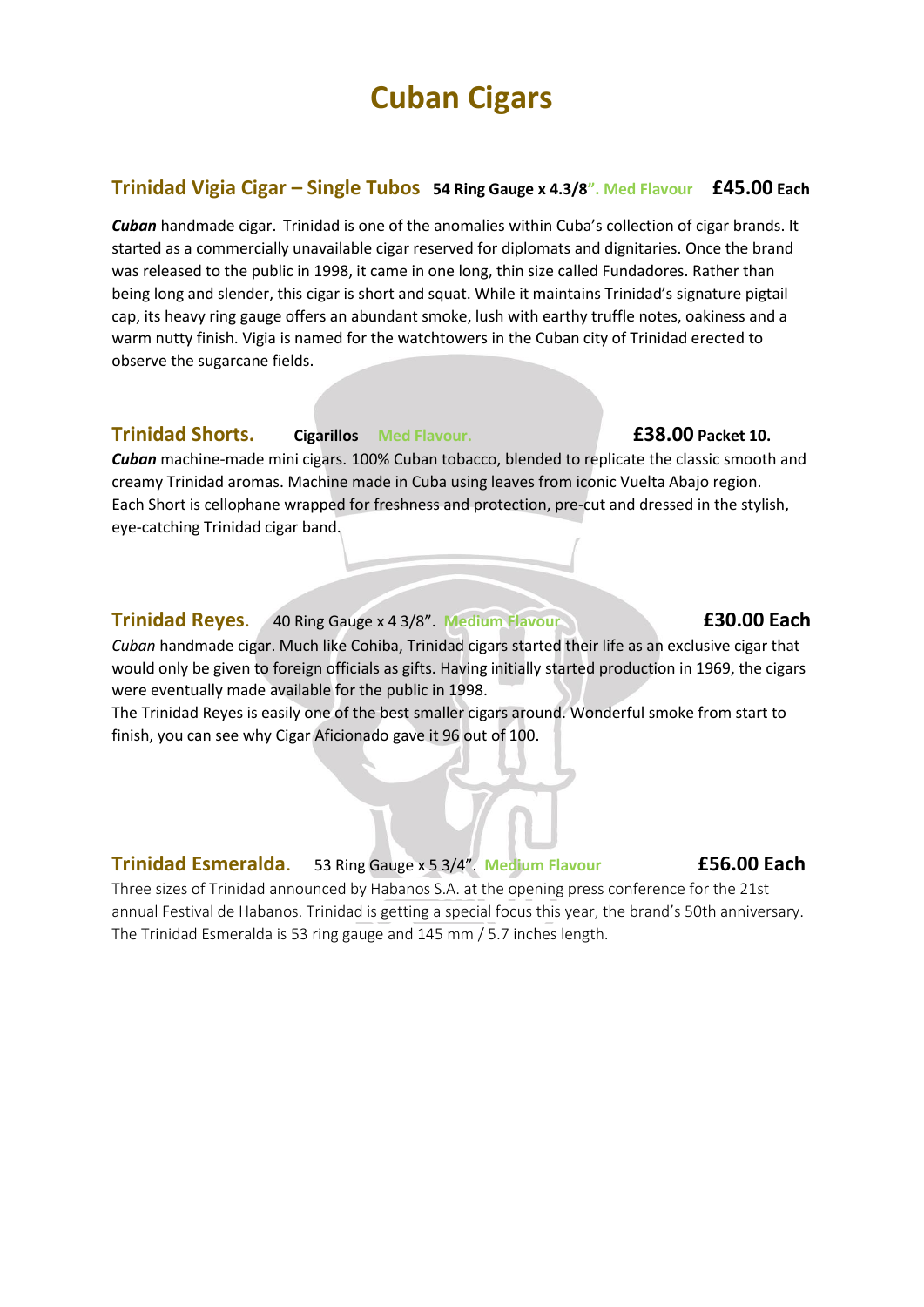## **H. Upmann Magnum 46 Tubos 46 Ring Gauge x 5.5/8". Med Flavour**, **£30.00 Each**

*Cuban* handmade cigar. H. Upmann Magnum 46 cigars limited availability makes it a very desired smoke among aficionados. Exploding with savoury flavours of spiced wood and exotic accents through the second and third tier, the main H. Upmann blend is present with medium to strong tobacco flavours remaining dominant. This is all about that old school Havana flavour profile. H. Upmann blend is composed exclusively of filler and binder tobaccos grown in the Vuelta Abajo zone.

## **Punch Coronations Tubos.** 42 Ring Gauge x 5 1/8". Med-**full** Flavour **£20.00 Each**

*Cuban* handmade cigar. Punch is one of the very oldest Habano brands. Don Manuel Lopez of Juan Valle & Co founded it in the mid- 19th century with an eye to the booming British market where a humorous magazine of the same name was much in vogue. A contented Mr Punch, the clown who personified the magazine, is still featured in every box, cigar in hand, and surrounded by 19th Century images of cigar making that remain virtually unchanged over a century and a half later. Punch's distinct medium flavour created with a blend of filler and binder tobaccos from Vuelta Abajo is available in a wide variety of sizes which are all long filler and totally hand made. The Punch Coronations Tubos cigar has heavy woody flavours, sweetened by dried fruit hints that makes this cigar a pleasant smoke.

### **Montecristo Open Master. 50 Ring Gauge x 4 7/8". Medium Flavour £30.00 Each**

Cuban handmade cigar. After trying the Montecristo Open Master Cigar, you will certainly see where the Cuban based brand is coming from. This cigar is somehow complex and full of great flavours yet not overpowering, despite the intensity caused by the fat ring gauge. The Master was named after the master's tennis series.

### **Montecristo Petit Edmundo. 52 Ring Gauge x 4 3/8". Medium-Full Flavour £29.00 Each**

*Cuban* handmade cigar. Montecristo's perfectly balanced blends are created exclusively with selected filler and binder leaves from the *Vuelta Abajo* zone, home of the finest tobaccos in the world. It is the second new 52 ring gauge, Parejo size to be introduced by Habanos, SA within a year. All Edmundo's are tripa larga, totalmente a mano – long filler, totally hand made using medium to full-bodied blend of Vuelta Abajo tobaccos that deliver the classic, bitter-sweet, tangy flavour that has made Montecristo the world's most popular Havana cigar brand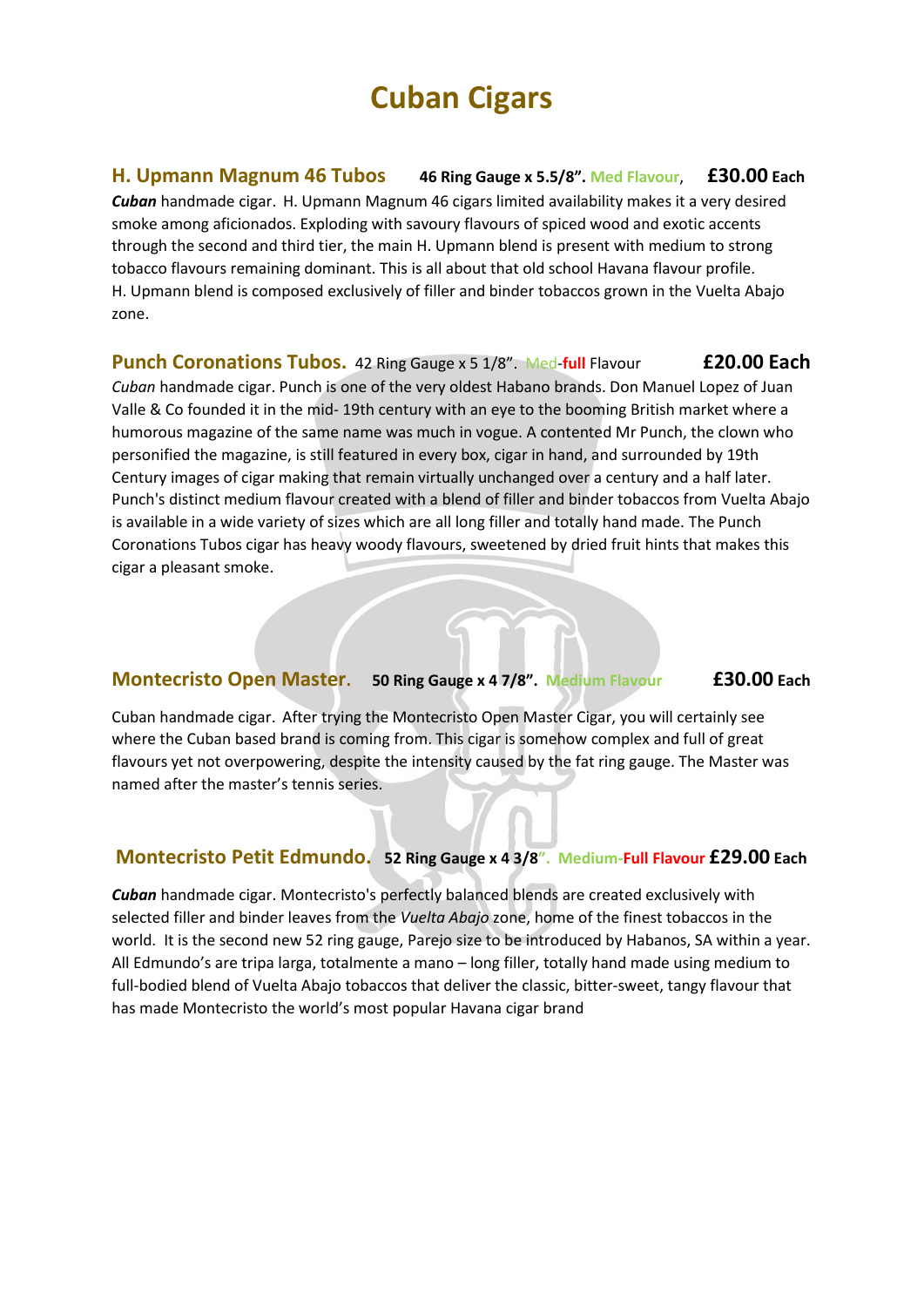# **Montecristo Petit Tubos.** 42 Ring Gauge x 5 1/8". **Medium**-**full Flavour £24.00 Each**

*Cuban* handmade cigar. The original Montecristo range of sizes was composed of a narrow assortment numbered from 1 to 5. Today it consists of a wide variety of vitolas to cover every level of the cigar enthusiast's needs. Montecristo's perfectly balanced blends are created exclusively with selected filler and binder leaves from the *Vuelta Abajo* zone, home of the finest tobaccos in the world.

### **Montecristo Petit No2.** 52 Ring Gauge x 4 3/4". **Medium £30.00 Each**

The Montecristo Petit No.2 is like the little brother of the World's best cigar, the Montecristo No.2. The draw is magnificent, the tobacco is just the right strength, the construction is sublime, and the taste is unrivalled. The main flavours include hints of biscuits, dark chocolate, and damp soil, which progress into toasted tobacco, fresh baked cookies. The final third of the cigar is a little bitter with a drop of menthol to freshen your mouth before you have finished your smoke. The only downfall is that the experience is over too quickly!

# **Montecristo No5.** 40 Ring Gauge x 4". **Medium £16.00 Each**

The Montecristo No.5 cigar is one of the shortest cigar coming out of Cuba. Perhaps one of the stoutest cigars you will ever see, only 10cm long but with a ring gauge of 40! This makes for a very intense cigar, certainly one to try.

## **Montecristo Medio Corona.** 44 Ring Gauge x 3 1\2". **Medium-Full £18.00 Each**  Medias Corona literally translates as "Half Corona" and the size was first introduced in the UK back in 1907 by an English cigar importer who wanted to stop keeping his wife waiting for him at the theatre while he enjoyed the last of his Corona sized cigar.

The Montecristo Medias Corona represents the second time that this format has been used and, at just 3 1/2 inches long, it remains the shortest long-filler handmade Cuban cigar you can buy.

# **Montecristo Edmundo. 52 Ring Gauge x 5 1/3". Medium-Full Flavour £35.00 Each**

*Cuban* handmade cigar. Montecristo's perfectly balanced blends are created exclusively with selected filler and binder leaves from the *Vuelta Abajo* zone, home of the finest tobaccos in the world. Classic Montecristo leather, pepper and coffee notes cigar but with a smoother and sweeter experience.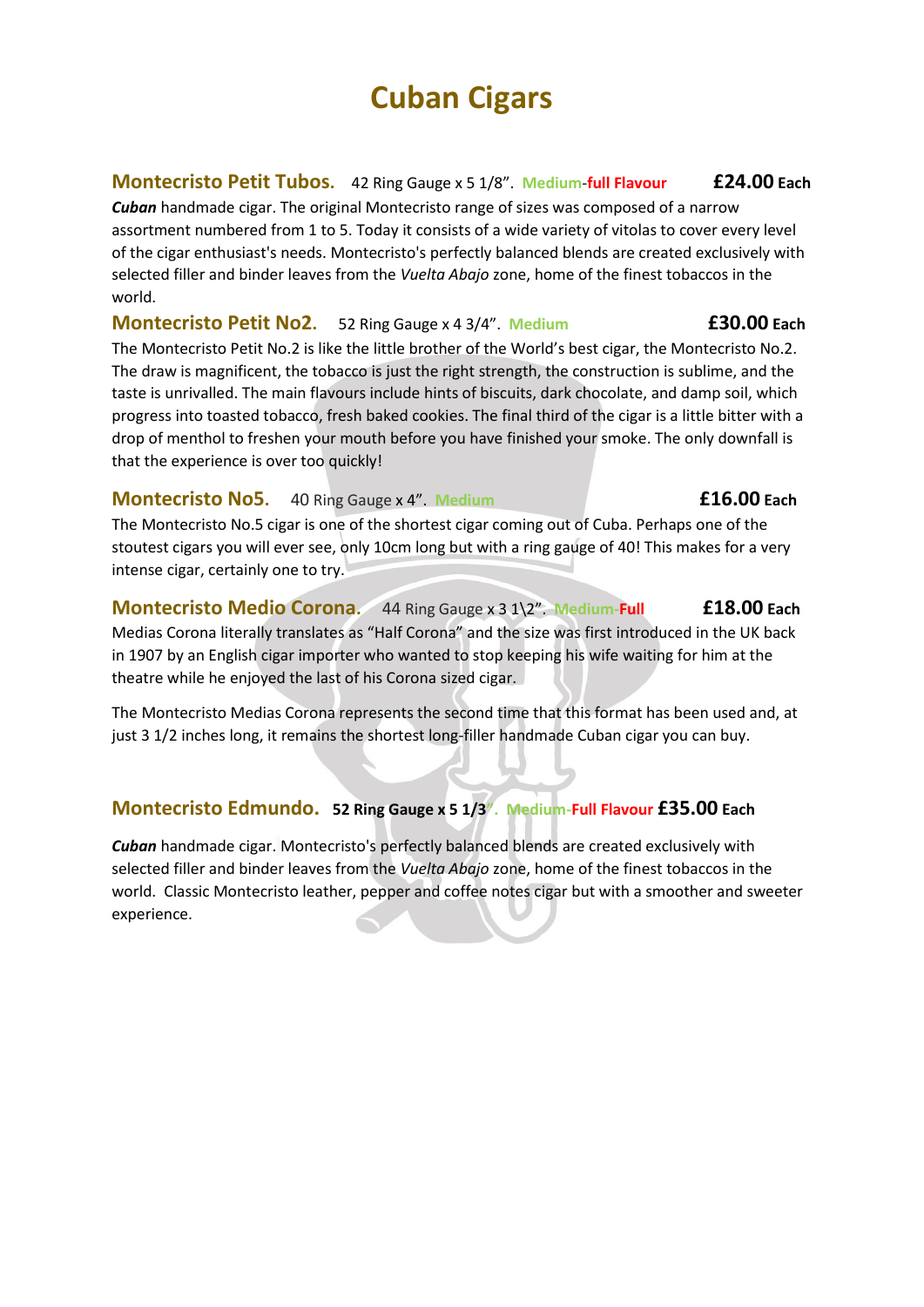### **Romeo Petit Royales. 47 Ring Gauge x 3 3/4". Medium Flavour £22.00 Each**

The tobacco is medium in flavour combined with a variety of flavours to create a complex cigar. Floral in aroma with hints of nuttiness, garden herbs and smoked wood this is certainly a cigar to try. Romeo y Julieta's balanced and aromatic blend of selected filler and binder leaves from the Vuelta Abajo zone make it the classic medium bodied Habano.

Today Romeo y Julieta is well known around the world as ever and offers the widest range of long filler sizes in any Habano brand.

### **Romeo y Julieta No2 Tubos. 42 Ring Gauge x 5 1/8". Medium Flavour £24.00 Each**

*Cuban* handmade cigar. The Romeo y Julieta No.2 Tubos cigar is a classic of the brand, this cigar carries essentially the same taste as the other Tubos. The tobacco is medium in flavour combined with a variety of flavours to create a complex cigar. Floral in aroma with hints of nuttiness, garden herbs and smoked wood this is certainly a cigar to try.

Romeo y Julieta's balanced and aromatic blend of selected filler and binder leaves from the Vuelta Abajo zone make it the classic medium bodied Habano.

# **Romeo y Julieta Short Churchill cigar. 50 Ring Gauge x 4 7/8". Med Flavour £31.00 Each**

*Cuban* handmade cigar. The Romeo y Julieta Short Churchill cigar is the smaller version of the Churchill yet still larger than the Petit Churchill. Just like the original, this cigar is full of flavour, has a very consistent draw and never tires or becomes bitter. Unlike the other Churchills, the small carries more fruity flavours with hints of cherries and vanilla whilst still retaining the earthy notes reminding you that it is a classic Romeo y Julieta blend.

### **Romeo y Julieta No3. 40 Ring Gauge x 4 5/8". Medium Flavour £21.00 Each**

*Cuban* handmade cigar. The Romeo y Julieta No.3 Tubos cigar is a classic of the brand, this cigar carries essentially the same taste as the other Tubos. The tobacco is medium in flavour combined with a variety of flavours to create a complex cigar. Floral in aroma with hints of nuttiness, garden herbs and smoked wood this is certainly a cigar to try.

#### **Romeo y Julieta Churchill cigar.** 47 **Ring Gauge x 7". Med Flavour £44.00 Each**

*Cuban* handmade cigar. Winston Churchill became a devotee of the brand. Following his visit to Havana in 1946, his name has not only been commemorated on a band, but it has also served to describe the marque's most famous size - Romeo y Julieta Churchill. Romeo y Julieta's balanced and aromatic blend of selected filler and binder leaves from the Vuelta Abajo zone make it the classic medium bodied Habano, GIVING 60+ mins smoking.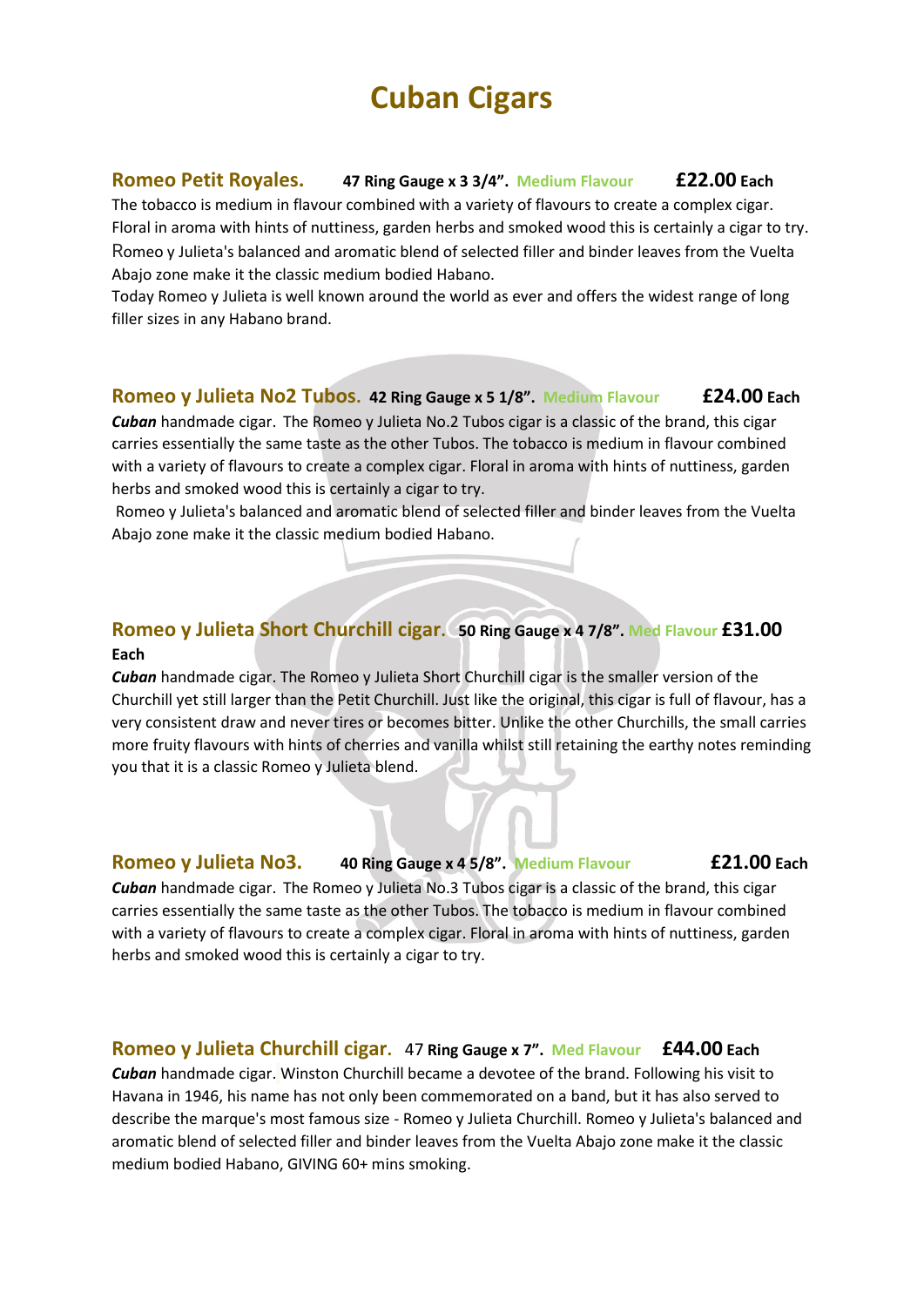#### **Vegueros Mananitas. 46 Ring Gauge x 4"**. **Med-full Flavour £16.00 Each Untubed**

*Cuban* handmade cigar. t is a tradition in the Vuelta Abajo zone for the Vegueros (farmers) go make their own cigars. Visitors to this part of the Pinar de Rio province often want to try such cigars made in the land where the best tobacco in the world is grown.

As a result, 1996, the brand called Vegueros was introduced to the market as a tribute to the countless generations that have cultivated tobacco in Pinar del Rio.

It has a special intensity in its blend that reflects the tastes of the local people.

## **Vegueros Entretiempos cigar. 52 Ring Gauge x 4 1/3"**. **Med-full Flavour £24.00 Each Untubed**

**Vitola: Petit Edmundo Smoking Time: 20 - 25 Minutes**

Originally introduced to the market in 1996 as a full bodied brand, Vegueros was a tribute to the countless generations of men and women that have cultivated tobacco in the world famous plantations of Pinar del Rio.

## **Vegueros Centrofinos Cigar. 50 Ring Gauge x 5 1/8"**. **Med-full Flavour £26.00 Each Untubed**

**Vitola: Petit Edmundo Smoking Time: 20 - 25 Minutes**

#### **introducing a new vitola for the Vegueros portfolio 'Centrofinos'5⅛" (130mm) x 50.**

Originally introduced to the market in 1996 as a full bodied brand, Vegueros was a tribute to the countless generations of men and women that have cultivated tobacco in the world famous plantations of Pinar del Rio.

The brand was relaunched in 2013 with a slightly lighter medium-bodied blend in new sizes and presented in unique tins of 16 cigars. Since then packs of 4 cigars have also been introduced.

Vegueros translates into English as 'Farmers' and these cigars have happily maintained their rustic edge. The names of each of the new vitolas have also taken inspiration from the Cuban farmers' vocabulary and the "Centrofinos" is no exception. Centro Fino is a classification for the leaves of the sun grown tobacco plant taken around mid-way up the plant. These generally constitute Seco leaves in the blend of a Havana cigar and are valued for their satisfying taste and aromas.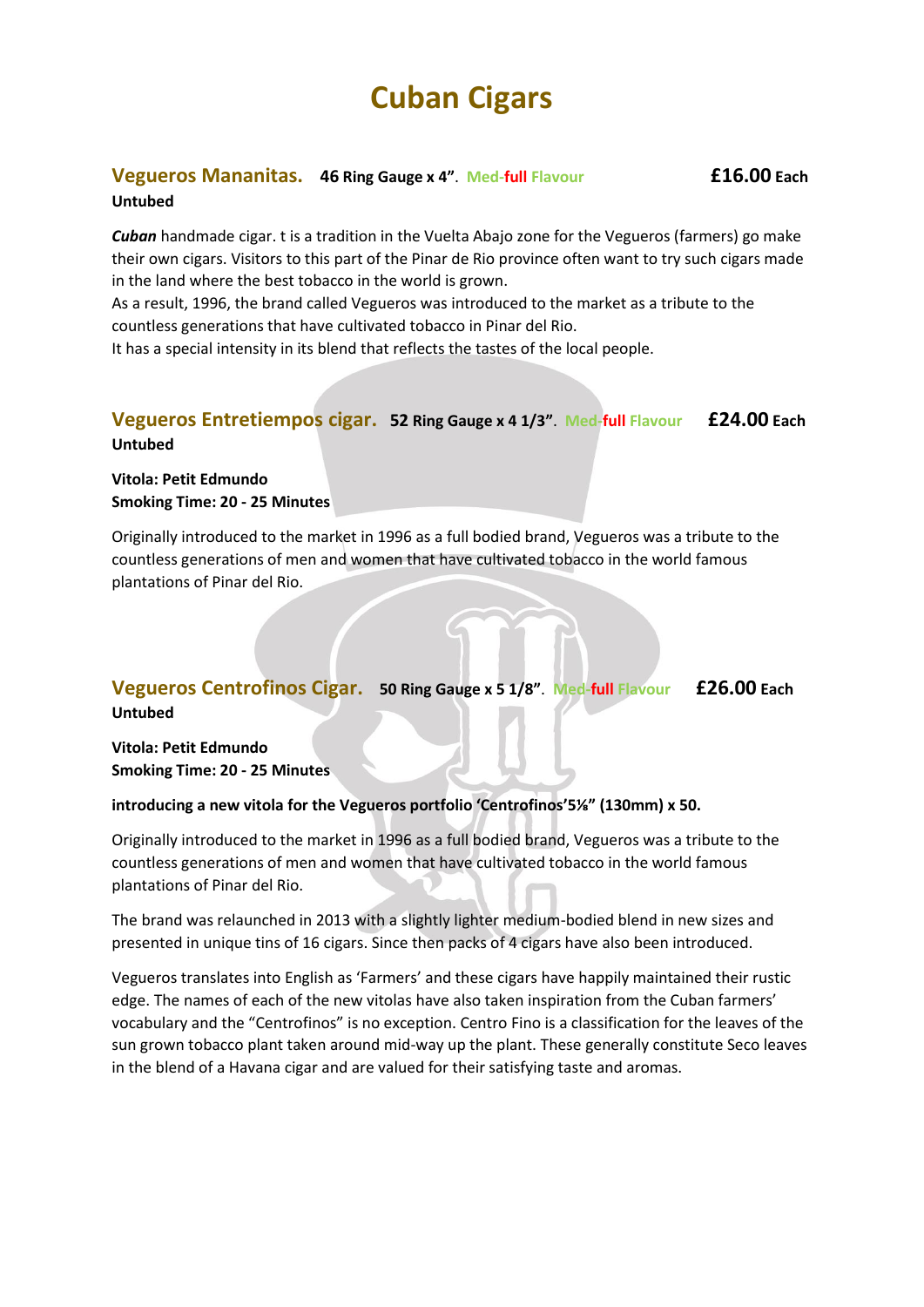# **Quintero Favoritos Cigar. 50 Ring Gauge x 4 1/2". Medium Flavour £20.00 Each Untubed**

*Cuban* handmade cigar. Quintero's smooth, medium bodied taste makes it ideal for those seeking to experience the flavour of Habanos at an affordable price.

All the tobaccos selected for Quintero's filler blend come from Vuelta Abajo and *Semi Vuelta* zones. Each Quintero cigar is made using the short filler, totally handmade technique. 20 min smoke time.

# **H. Upmann Half Corona Cigar. 44 Ring Gauge x 3 1/2". Medium Flavour £15.00 Each Untubed**

*Cuban* handmade cigar. The H. Upmann Half Corona has now arrived in the UK. This vitola is the last of the three standard size cigars to be released from Habanos S.A. in 2011.The H. Upmann half corona is a creamy cigar with hints of coffee. Small attractive Havana cigar, good draw, with complex flavours for such a small cigar. An excellent short smoking break cigar. 20 min smoke time.

**Guantanamera Cristales. 41 Ring Gauge x 5 7/8" Mild-Med Flavour £12.00 Each**  Cuban machine made, cigar. Guantanamera cigars are the ideal starting point for those interested in sampling the Joys of Cuban Tobacco without breaking the bank. Each cigar is made from 100% Cuban tobacco, from the legendary Vuelta Ariba region. These cigars are machine made and come pre-cut, so no need to worry about a cigar cutter.

# **Rafael Gonzalez Perla's Cigar 40 Ring Gauge x 4" Mild- Flavour £15.00 Each**

The Rafael Gonzalez Perla's Cigar has proven itself to be a great **[Cuban cigar](https://www.egmcigars.com/)** for both experienced aficionados and cigar beginners alike. Featuring the Perla's vitola .The **[Rafael](https://www.egmcigars.com/collections/rafael-gonzalez)  [Gonzalez Cigar](https://www.egmcigars.com/collections/rafael-gonzalez)** provides you with 20 minutes of smoking pleasure, making it a great daytime smoke. You can expect a light-bodied smoke - with woody and earthy notes with a hint of black pepper.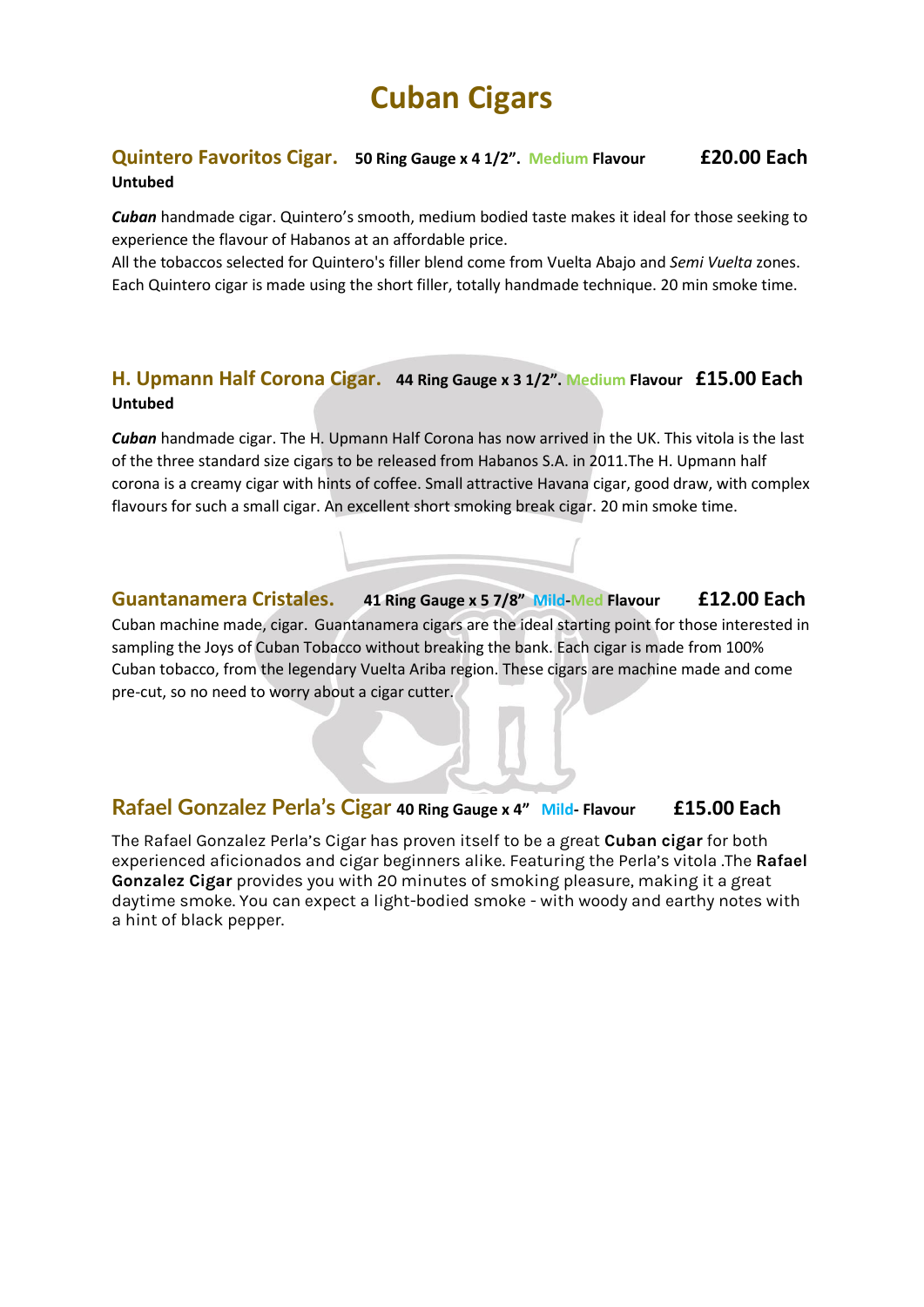### **Hiram & Solomon- Grand Architect. 52 Ring Gauge x 5". Medium Flavour £25.00 Each**

*Nicaraguan* handmade. The line features a blend highlighted by tobacco from Paraguay in the filler, alongside two types of Nicaraguan ligero. The binder is a Nicaraguan seco Habano leaf from the Jalapa region, while the wrapper is a Nicaraguan corojo leaf. The line gets its name from one of the founding principles of Freemasons, a reference to the Divine Being - known as humanity's Master Builder or Great Architect, according to the company.

## **Rocky Patel Grand Reserve Robusto 50 Ring Gauge x 5.1/2". Med Flavour £24.00 Each**

*Nicaraguan* handmade, The Grand Reserve was first presented in April 2018 as part of the Mountain on Fire event in the Austrian Alps and is (currently) exclusively available in Europe. Cigar lovers in the United States should keep a lookout for this cigar on their next trip to Europe. Distribution of the Grand Reserve series only started in October 2018. For the blend, which is kept secret, Rocky Patel dug deep into his treasure chest and used some of his oldest tobaccos. After production, the cigars matured in the aging room for a further two years.

Tasting notes: This super creamy cigar offers the delicate sweetness of dried fruit and chocolate, the delicate bitter tones of tea, as well as woody, leathery, and nutty aromas. Caffe¨ latte and herbal spice are just the encore.

# **Rocky Patel A.L.R. Second Edition Robusto 52 Ring Gauge x 5 1/2". Med £22.00 Each**

- **Wrapper***: Nicaraguan* handmade, San Andres maduro
- **Binder:** Honduran binder,
- **Blended filler**: made up of Nicaraguan and Honduran.

According to Patel, each A.L.R. Second Edition cigar is aged for two years after its rolled before going to market. While the component tobaccos are already aged, Patel claims that these cigars get a twoyear resting period for maturation and added levels of complexity. This probably contributes to the cost. Few Rocky Patel cigars are this expensive.

This box-pressed robusto has all the sweet, satisfying qualities of malted chocolate and vanilla bean, balanced by an uplifting hint of fresh, shredded coconut. Only 2,000 boxes of this size were created, but Patel will be releasing these smokes in batches as they come of age [in his Nicaraguan factory.](https://www.cigaraficionado.com/article/controlling-interest-17598)

## **Rocky Patel. Hamlet 25th anniversary. 50 Ring Gauge x 5.1/2" Med £20.00 Each**

- **Wrapper***: Nicaraguan* handmade, Ecuadoran [Habano](https://blindmanspuff.com/tag/habano/) .
- **Binder:** Pennsylvania Broadleaf
- **Filler:** made up of Nicaraguan and Honduran.

The Hamlet 25th Year is the second brand developed by renowned Cuban cigar blender and master roller, Hamlet Paredes.

Crafted in Nicaragua, this medium-bodied cigar features an Ecuadorian Habano wrapper, a Pennsylvania Broadleaf binder, and fillers hailing from Nicaragua and Honduras. Hamlet 25th Year honours the achievements of Hamlet Paredes body of work through a quarter-century in the cigar industry, delivering all the quality for which Hamlet is known.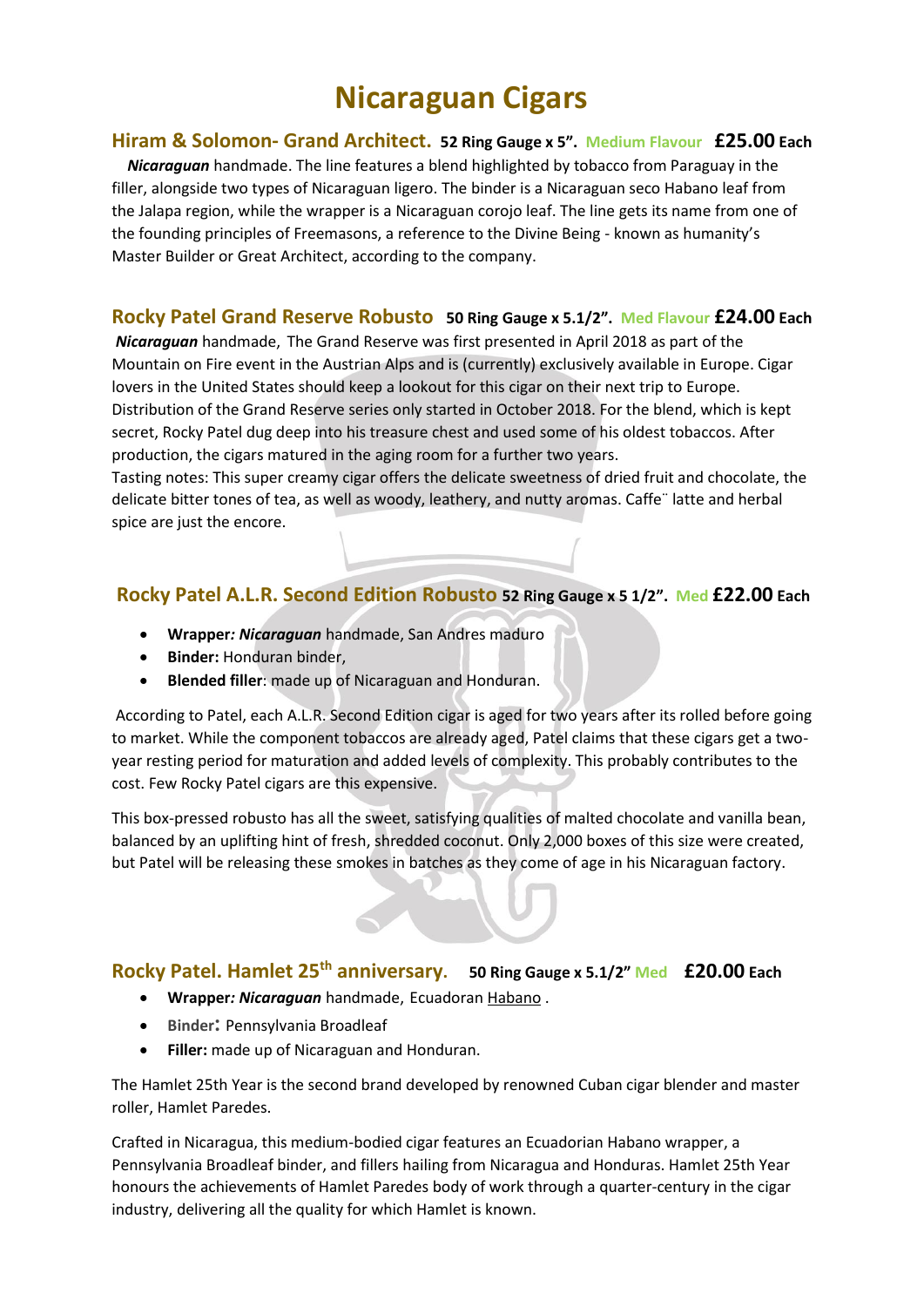## **Rocky Patel. Tabaquero Hamlet Robusto .50 Ring Gauge x 5" Med £21.00 Each**

- **Wrapper** : San Andres
- **Binders :** Brazilian & Mexico
- **Fillers :** Nicaraguan

Hamlet Paredes was one of Cuba's most sought after cigar rollers, often traveling internationally to do in-store rolling demonstrations. Rocky Patel aided Hamlet and his family in escaping Cuba and coming to the US, and now Hamlet is releasing his first cigar for Rocky, Tabaquero by Hamlet Paredes.

Hamlet had never touched non-Cuban tobacco before working for Rocky at his Burn Lounge in Naples, Florida, and was very excited about the potential for extracting flavour and richness from these new leaves. Tabaquero comes draped in a San Andres wrapper concealing binders from Brazil and Mexico, and Nicaraguan long-filler. Medium-bodied, and containing Cuban-esque richness, flavours abound including spice, cocoa, coffee, pepper, earth, and subtle cream.

# **La Invicta Robusto. 50 Ring Gauge x 5". Medium Flavour £13.00 Each**

*Nicaraguan* handmade cigar. Handmade cigars including Nicaraguan filler and wrapper leaves. The easy draw brings out the rich, nutty-cedar flavours.

# **La Invicta Petit Corona. 42 Ring Gauge x 4". Medium Flavour £11.00 Each**

*Nicaraguan* handmade cigar. Handmade cigars including Nicaraguan filler and wrapper leaves. The easy draw brings out the rich, nutty-cedar flavours.

# **Asylum 13 Short Corona. 44 Ring Gauge x 4". Medium -Full Flavour**. **£14.00 Each**

*Nicaraguan* handmade*.* Wrapper Nicaraguan Maduro, Binder - Nicaraguan, Filler - Nicaraguan Asylum 13 cigars are true Nicaraguan Puros.

A dark Nicaraguan wrapper coats a combination of aged seed, long filler grown throughout the black volcanic soils of Nicaragua. Prepare yourself for a slow and cool burn, with a medium to full bodied array of flavour. These cigars are eventful throughout and something you don't want to miss out on.

The smoke from these Asylum 13 show hints of dark chocolate, dark creamy stout (Guinness?), dried fruit, espresso and just a suggestion of apple, built on a slightly sweet, peppery and drying Malty base.

# **Gurkha Heritage Robusto. 55 Ring Gauge x 5" Medium-Full Flavour £15.00 Each**

Gurkha proudly holds a reputation as a premium brand that delivers the goods each and every time, and the Gurkha Heritage Robusto is no exception. Featuring a gorgeous Ecuadorian Habano wrapper on top of a Nicaraguan binder and a gourmet mix of Dominican, Nicaraguan, and Pennsylvanian Broadleaf fillers, this traditional medium to full-bodied robusto is a rich powerhouse of flavour, containing complex notes of earth, hay, and cedar throughout its spicy, complex finish.

The blend has rich coffee and dark chocolate tones with a subtle and well-balanced spice present throughout.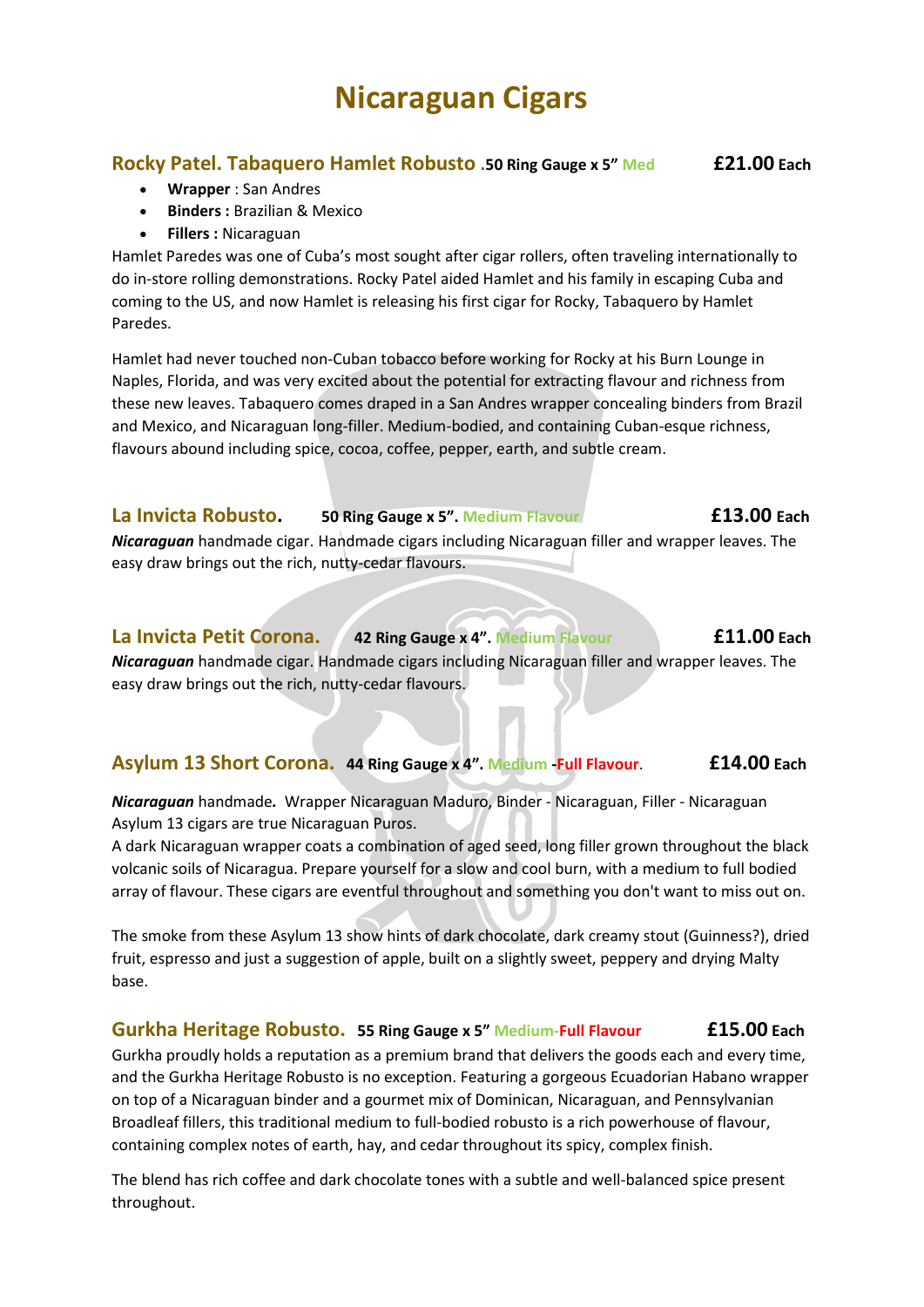### **NUB Maduro 460 Cigar**

**60 Ring Gauge x 4" Med -Full £23.00 Each Untubed**

Wrapper: Maduro Binder: Nicaragua Filler: Nicaragua

MADURO - This cigar has been hand rolled in Nicaragua and features a beautiful Maduro wrapper adding a slight sweetness to the lips. Beautifully filled medium to full-bodied New World cigar with a dark Brazilian maduro wrapper.

Short and stout with a beautifully rich, creamy flavour.

## **NUB Connecticut 460 Cigar**

Wrapper: blond Ecuador Connecticut wrapper leaf Binder: Nicaragua Filler: Nicaragua

Nicaraguan binder and filler tobaccos grown in the country's fertile and rich soils. The blend is finished in a silky blond Ecuador Connecticut wrapper. Nub Connecticut is smooth to the touch and shows a minimal vein structure. You will enjoy ample amounts of smoke from the 60-ring gauge body fill the room with rich hints of cedar and pepper.

With Nub, however, it's a more singular smoking session due to the cigar's 4-inch length. The theory behind the shape of Nub cigars is that they're rolled to start off at the "sweet spot." Nub cigars can burn for a deceptively longer time than you would think.

Since the brand's debut in 2007, Nub has been a favourite among scores of cigar lovers. The short, thick shapes of Nub cigars were pioneered to deliver the maximum amount and flavour and aroma right on from lighting up.

Nub Connecticut is drafted from luscious recipe of Nicaraguan binder and filler tobacco beneath a silky, blond Ecuador Connecticut wrapper leaf. All Nub cigars are handmade at the prestigious Oliva factory in Estelí, Nicaragua. A cool-burning profile of almonds, cashews, and white pepper.

**60 Ring Gauge x 4" Med £23.00 Each Untubed**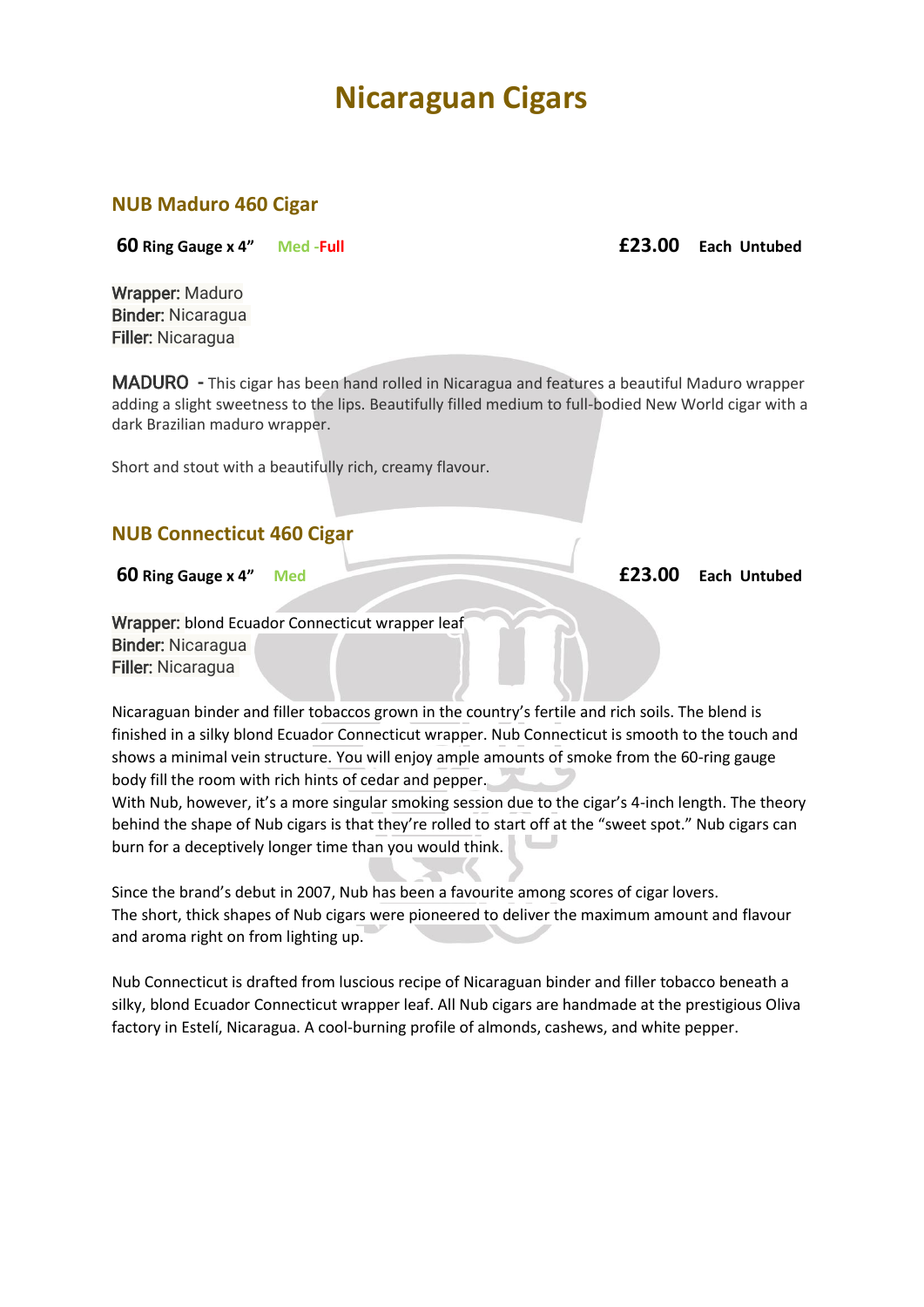# **Chinchalero Picadillo Nicaraguan Cigar**

#### **52 Ring Gauge x 4" Mild-Med - Flavour £9.00 Each Untubed**

- **Origin - Nicaragua**
- **Burn Time - 30 Minutes**

Chinchalero Picadillo's are hand made cigars with a ring gauge of 52 and 4 inches long. Crafted with Nicaraguan and Honduran tobacco long filler, then finished with a hand selected Ecuadorian shade wrapper, these offer the cigar enthusiast an affordable, quality smoke. Because of the big ring gauge, you may find a cigar punch does a better job than a cigar cutter. Once lit you're blessed with a well rounded flavour that lasts approximately 30 minutes of woodsy, earthy bliss.

## **Chinchalero Torpeditos Cigar Nicaraguan Cigar**

#### **40 Ring Gauge x 5" Mild-Med - Flavour £9.00 Each Untubed**

• **Origin - Nicaragua**

Chinchalero is a true original, hand made quality and traditionally styled packaging being the hallmarks of this classic. Chinchalero cigars are hand made with quality matured all natural Nicaraguan and Honduran filler tobaccos, combined with a hand selected Ecuador shade wrapper.

### **La Rica Supremo Cigars**

**60 Ring Gauge x 5 3/4" Med-Full - Flavour £19.00 Each Untubed**

- **Origin – Nicaragua**
- **Long filler**
- **40 mins smoke time**

A fabulous cigar which is tasty, smooth and aromatic with a medium strength. Made with an Ecuadorian shade wrapper and Nicaraguan filler leaves selected from the Jalapa and Esteli regions. Gets better the longer you smoke it.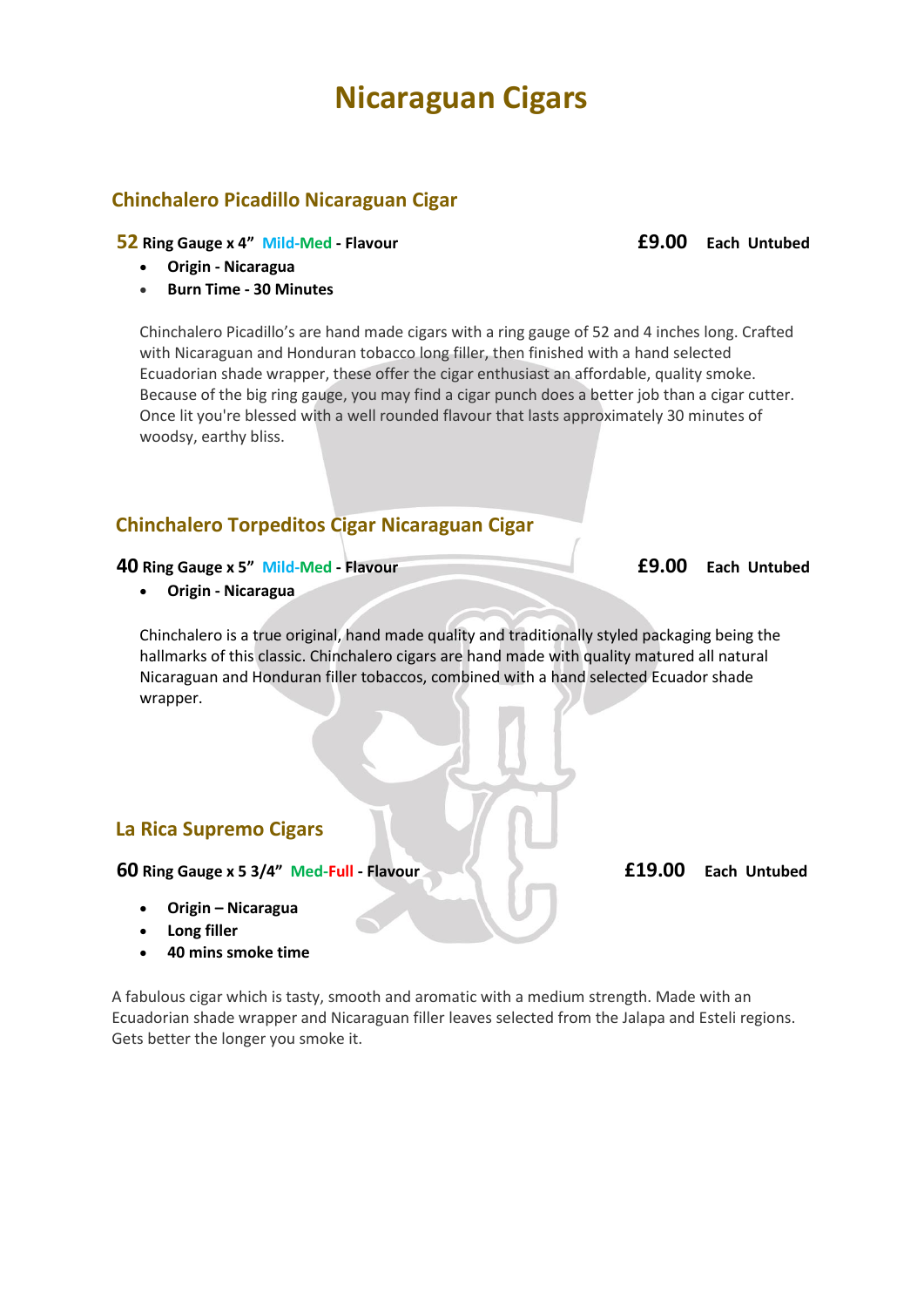### **Oscar Valladares Leaf 50 Ring Gauge x 5". Medium Flavour £24.00 Each**

*Honduran* handmade. These cigars represent perhaps one of the most exciting developments in premium cigar smoking to come along in quite a while. Developed by Oscar Valladares at his boutique factory in Danli, Honduras. Even the bands are made by a company local to the factory using organic agave to craft the paper. Instead of cellophane, the torcedors have laid each stick inside of a leaf of tobacco for aging and protection.

These cigars are flawlessly handcrafted out of the Oscar Valladares Tobacco & Co. factory in Honduras. These cigars are covered with a rustic tobacco leaf which acts like a cellophane to protect the Sumatra wrapper and to help it age. Honduran binders and fillers complete this delicious mellow to medium bodied recipe. Nicaraguan Jalapa wrapper that covers aged binder and long-fillers form Honduras.

### **Oscar Barber Pole 52 Ring Gauge x 6". Medium Flavour £22.00 Each**

*Honduran* handmade. Wrapper Mexican San Andres / Candela. Oscar Valladares started out in 2012, Oscar's first creation was the original 2012 edition, it was also the year the Mayan calendar predicted the end of the world, which accounts for the Mayan-themed artwork on the boxes. Oscar decided to re-boot his first blend now in a box-pressed format. The 2012 by Oscar Barber Pole features a barber pole wrapper. This particular barber pole cigar features both a maduro and a candela wrapper intertwined. Using candela is nothing new on a barber pole, but this is unique in that it uses a box-pressed format.

### **Oscar Habano Robusto 50 Ring Gauge x 5". Full Flavour £24.00 Each**

A gem from Oscar Valladares Tobacco and Company, the Oscar Habano Robusto cigars consist of premium Honduran and Nicaraguan tobaccos enhanced with a stunning Ecuador Habano wrapper. Full-bodied cigar fans will savour a complex smoke loaded with compelling flavours of sweet cedar, toasted almonds, hay, and red pepper.

## **Rocky Patel. Robusto No6. 50 Ring Gauge x 5 1/2". Med Flavour**. **£20.00 Each**

Handmade *Honduran* Wrapper & Binder, Nicaraguan & Honduran Filler. Before releasing these topshelf cigars Rocky experimented with several blend variations, but it was test blend No. 6 that really stood out, hence the name Rocky Patel Number 6 was born. The cigars use a very special Corojo wrapper leaf grown in Honduras, that's paired with the finest aged Nicaraguan binder and filler leaves carefully grown on Rocky's own farms. This consummate homegrown blending results in a medium bodied smoke that displays intricate layers of coffee, earth, toasted bread, and a warm honey sweetness that ties these rich flavours together.

# **Oscar Valladares Super Fly Maduro Super Corona Cigar**

### **45 Ring Gauge x 5 1/4". Med -Full Flavour £19.00 Each**

The Oscar Valladares Super Fly Super Corona is a premium corona extra that is the first time Valladares has used Dominican tobacco in its blend. A rich, dark, sweet Mexican San Andres Maduro wrapper surrounds the Super Fly's Honduran binder and specially blended filler made of premium tobaccos from Honduras, Nicaragua, and the Dominican Republic. The blend boasts a dark, oily, and naturally-sweet Mexican San Andres Maduro wrapper over a Honduran binder from Copan, and fillers from Honduras, Nicaragua, and the Dominican Republic.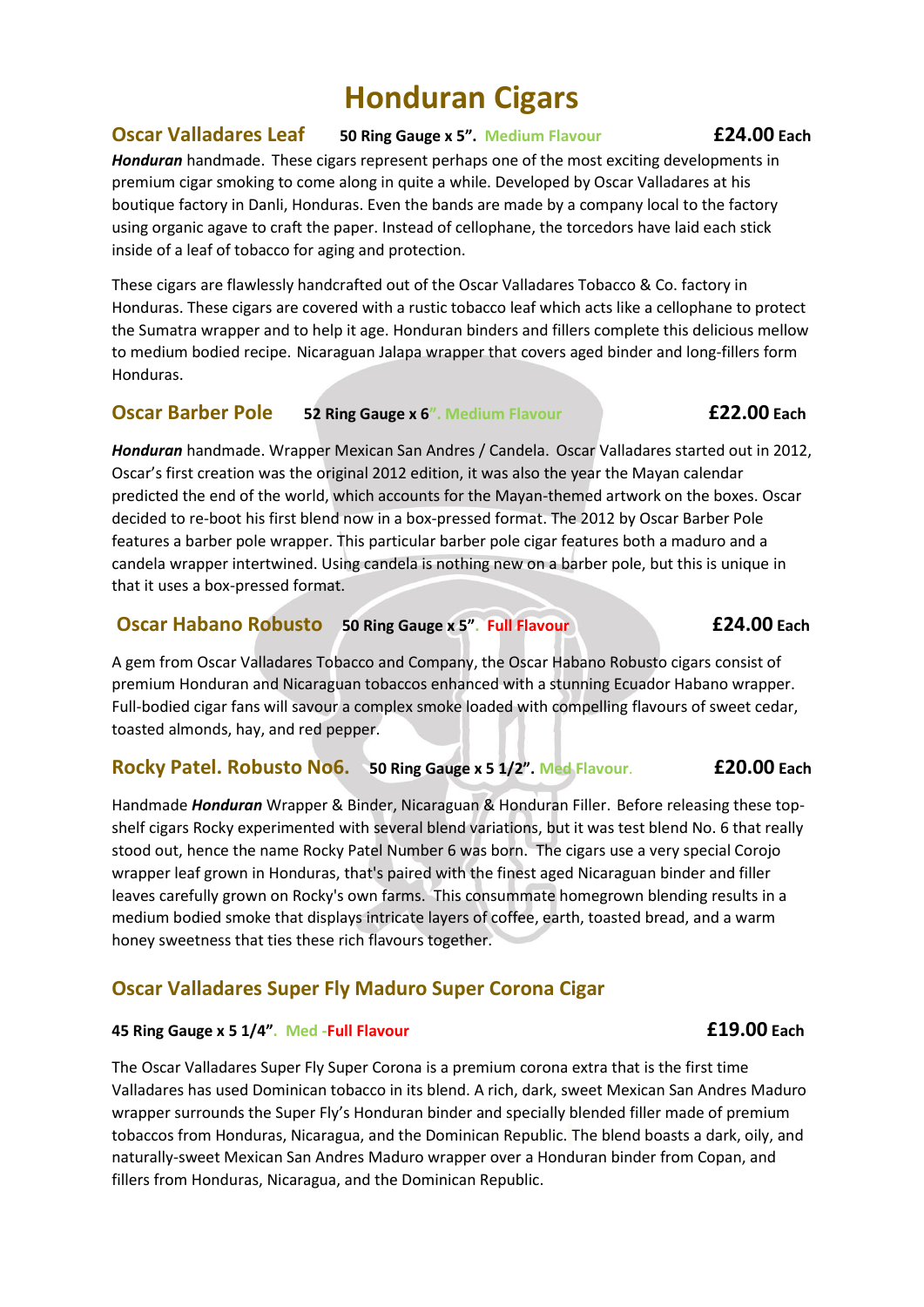## **Rocky Patel.20th Anniversary Natural Rothschild £20.00 Each**

#### **50 Ring Gauge x 4 1/2". Med-Full Flavour**

Handmade *Honduran* Wrapper: Honduran Corojo, Filler from Esteli, Jalapa, Nicaragua, Jamastran, and Honduras. tobaccos. Celebrating 20 years in the business of creating iconic cigars, Rocky Patel couldn't deliver something short of magnificent.

This cigar follows the lineage of the Rocky Patel Decade and Fifteenth Anniversary brands and takes things to a whole new level. With 4 years in the development, this blend combines fillers from Esteli and Jalapa, Nicaragua, as well as Jamastran, Honduras. It is encompassed in an elegant Honduran wrapper.

Box-pressed, beautiful, and soon to be legendary. The result is a smooth and creamy smoke brimming with flavours of toasted almonds, leather, caramel, cocoa, and subtle hints of spice

# **Rocky Patel. The Edge Toro Maduro 52 Ring Gauge x 6". Full Flavour £23.00 Each**

#### **Untubed**

Handmade *Honduran*. Wrapper Origin: Costa Rican**.** Filler- Nicaraguan Colour: Maduro The Edge Maduro remains one of the hottest brands sold within the United States. And the reason is simple: consistency. Impeccable style and a constant, smooth burn have made this

cigar a blazing success.

Factor in the bargain price point and you will understand why this cigar is called The Edge! Featuring an exclusive Maduro wrapper, this cigar has a unique edge all to its own. Discover the difference today!

### **Alec Bradley. Black Market. Punk**

### **42 Ring Gauge x 4 ½" Med-Full Flavour. £16.00 each**

Handmade *Honduran.* Wrapper Nicaraguan, Binder -Sumatra, Filler -Panama & Honduras As with the rest of the Black-Market cigars, it is made in Tobacos de Oriente in Danli, Honduras. The Black-Market blend is a mixture of Panamanian and Honduran fillers with a Sumatran binder and Nicaraguan wrapper.

This powerful Nicaraguan wrapper leaf and a flavourful Sumatran binder wraps around fillers from small yield farms in Honduras and Panama.

### **ROLANDO SOTO: MIDNIGHT**

#### **50 Ring Gauge x 5" Med- Flavour. £18.00 each**

This Habano starts with cedar and spicy notes, in a smooth soft mix of plum, and a complete cedar profile during the whole smoke. A creamy balance and presence of leather finishes this smoke, with gentle spicy and earthy flavours.

- Wrapper: Habano Natural Honduras
- Binder: Habano Jamastrán Honduras
- Filler: Nicaraguan long filler
- Manufacturing Country: Hand rolled in Honduras at Plasencia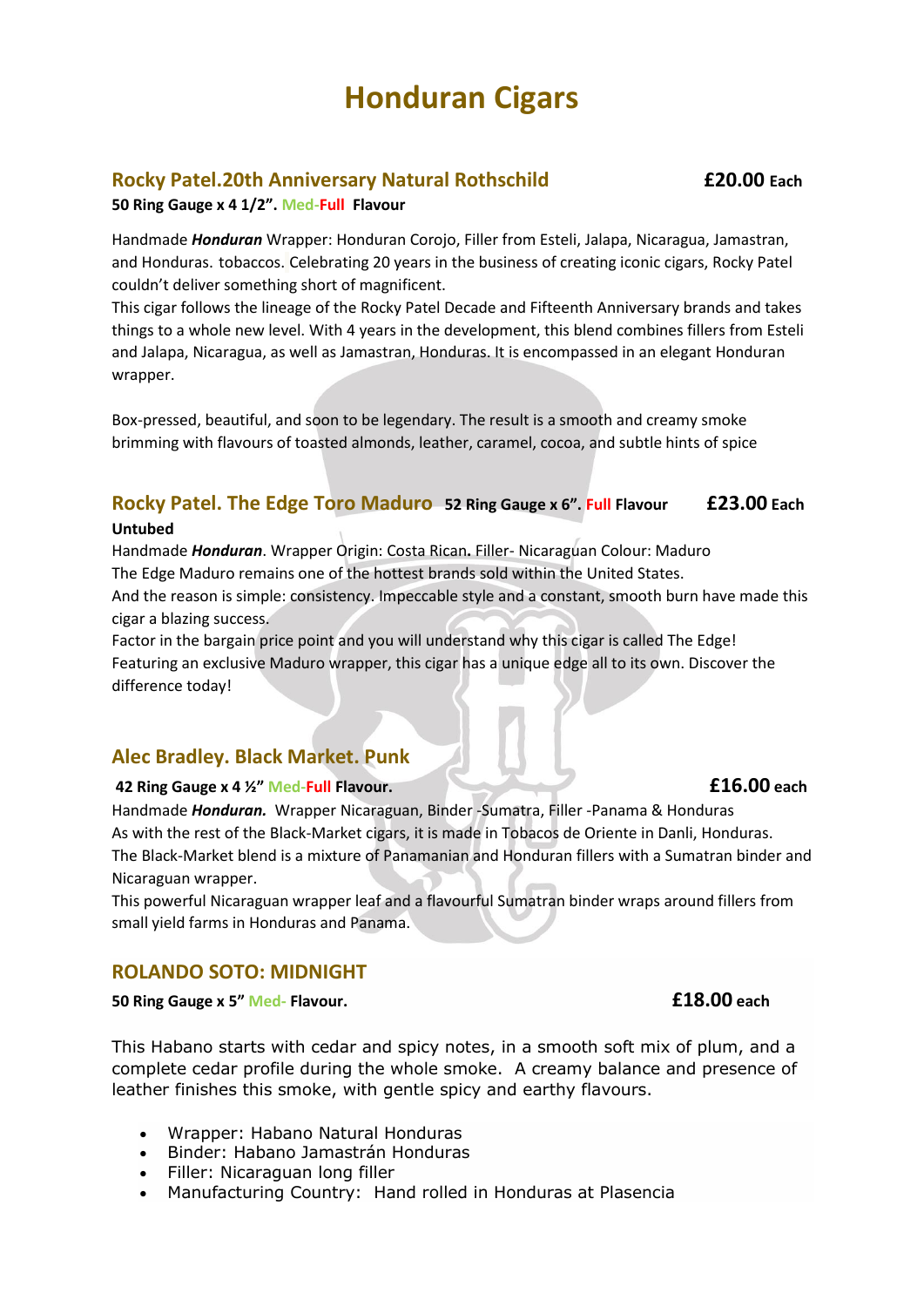# **La Invicta Maduro. 52 Ring Gauge x 5 1/4" Medium Flavour £13.00**

#### **Each**

*Honduran* handmade cigar. Made using the finest tobaccos grown in Honduras whilst being wrapped in a beautiful, dark Maduro wrapper. This cigar offers medium strength with a spicy yet hinted with a sweet taste.

#### **La Invicta Robusto. 50 Ring Gauge x 5". Medium Flavour £13.00 Each**

*Honduran* handmade cigar. Made using the finest tobaccos grown in Honduras. Medium strength with a spicy yet hinted with a sweet taste.

*Honduran* handmade cigar. Made using the finest tobaccos grown in Honduras. This cigar offers medium strength with a spicy yet hinted with a sweet taste.

## **Camacho Connecticut Robusto Tubos Cigar £21.00 Each**

**50 Ring Gauge x 5". Mild- Med- Flavour**.

Handmade Honduran Cigar. Wrapper: Ecuadorian Connecticut.

From the start, the Camacho Connecticut Robusto shows intense levels of creaminess that help to round out the spice and sweetness of the Corojo binder.

Its the combination of Dominican and Honduran tobaccos that add to the profoundness of the flavour profile. The Connecticut wrapper pulls the blend together and helps to enhance the overall experience. This cigar is great for milder smokers who want to try and take a small step up in intensity. As always from Corojo, this is an enjoyable smoke.

# **Camacho Corojo Robusto Tubos Cigar £21.00 Each**

#### **50 Ring Gauge x 5" FULL- Flavour**.

The Camacho Corojo Robusto can be considered an authentic classic smoke. The tobacco comes from vintage Cuban seeds that have been liberated from their homeland. the thoroughbred leaf is slowly aged like a fine whisky. The result is a robust yet smooth, legendary smoke. The taste is pure. the integrity and reverence of Cuba's famed original Corojo tobacco lives on in the Camacho cigar. No other blend can claim the true character and authenticity of history's most cherished tobacco leaf. The holy grail of tobacco leaf.

# **Camacho Corojo Machitos Cigar - 6's £37.00 pack**

#### **32 Ring Gauge x 4" FULL- Flavour**.

The authentic classic smoke. From vintage Cuban seed "liberated" from the island. 100% genuine Corojo, the thoroughbred leaf. Slowly aged, like a fine rum. Robust, yet smooth. A most legendary smoke.

**Filler:** 100% Corojo Ligero **Binder:** Corojo Seco **Wrapper:** Corojo Seco Rosada Long filler cigar. Intense Camacho flavour but in a convenient format for shorter time periods

**La Invicta Petit Corona. 42 Ring Gauge x 5". Medium Flavour £11.00 Each**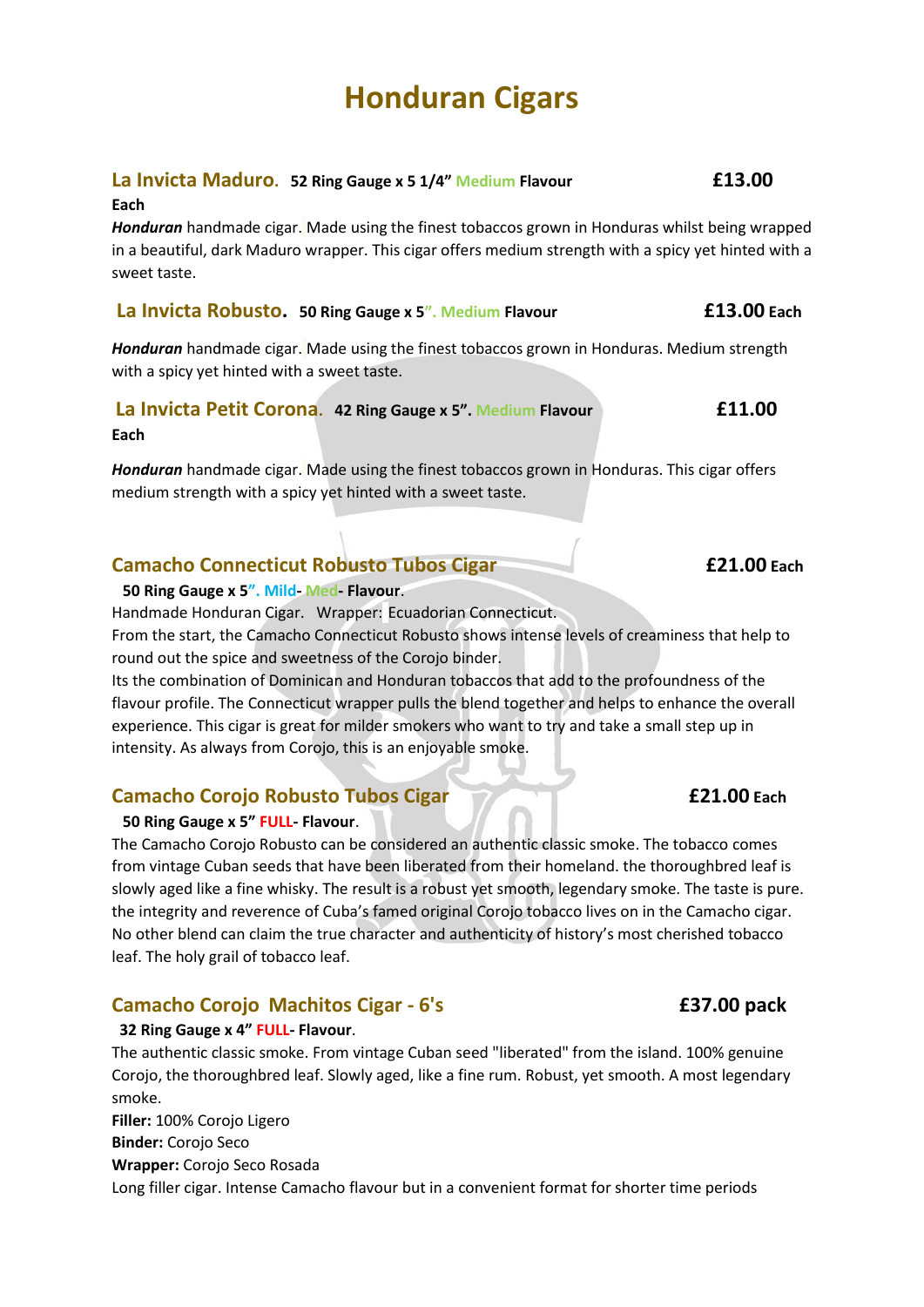# **Camacho Connecticut Machitos Cigar - 6's £37.00 pack**

#### **32 Ring Gauge x 4" Light -Medium- Flavour**.

This is one Camacho smoke that doesn't kick in the door. It knocks. And enters with a mild, smooth taste. But don't mistake mildness for weakness. This smoke is 100% Camacho. With a spicy kick. Boldness meets balance. **Filler:** Dominican Aleman Ligero, Honduran Corojo Seco **Binder:** Criollo 98 Seco **Wrapper:** Connecticut

Long filler cigar. intense Camacho flavour but in a convenient format for shorter time periods

## **La Invicta Cannon. 52 Ring Gauge x 5 7/8" Medium £17.00 Each**

#### **Untubed**

*Honduran* handmade cigar. Made using the finest tobaccos grown in Honduras. This cigar offers medium strength with a spicy yet hinted with a sweet taste.

## **PG CIGARS: WACKO**

#### **50 Ring Gauge x 5". – Med - Full- Flavour £10.00 Each**

Introducing the **Wacko** Triple Wrapper: Maduro/Candela/Connecticut (long pig tail and loose foot) - It's okay to be a bit crazy! This unique smoke has a shaggy foot (a small section at the start that has no wrapper) which allows you to taste the filler tobaccos before the first transition flavour happens.

- Wrappers: Maduro/Candela/Connecticut
- Binder: Habano
- Filler: Jalapa and Jamastran, La Entrada long filler
- Manufacturing Country: Honduras

# **Nording Robusto Cigar £23.00 Each**

**52 Ring Gauge x 5 ½" - Med- Flavour**.

Many cigar smokers may not have come across the name Erik Nording, but pipe smokers are well aware of this legendary pipe maker. Rocky Patel blended the Nording to honour this icon of the tobacco world. The cigar features a blend of Nicaraguan and Honduran fillers with a Nicaraguan binder. The Nording is cloaked in a beautiful Honduran wrapper. The result is a rich and tasty medium-bodied cigar with toasty sweet flavours and a lingering finish.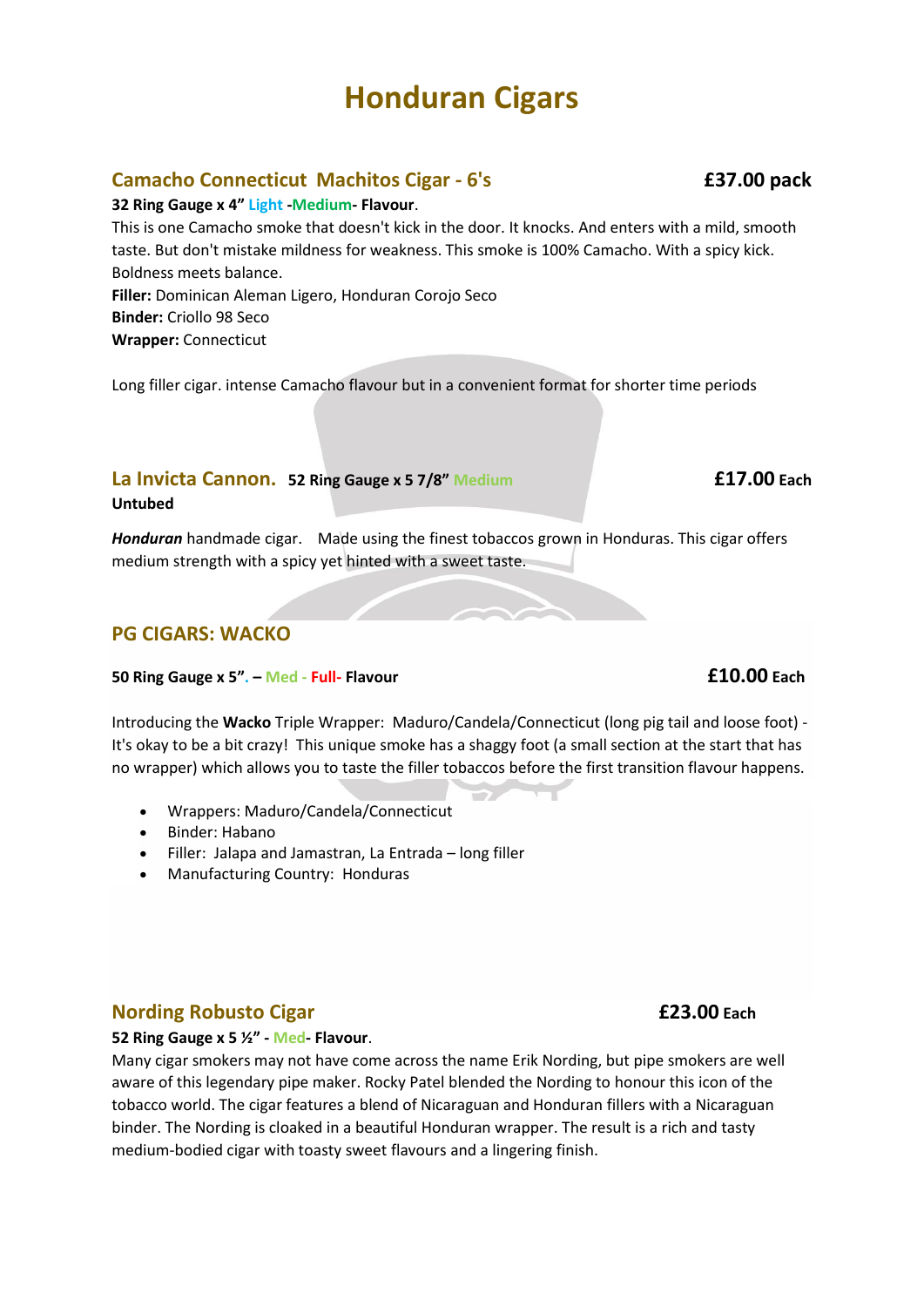# **Mexican Cigars**

## **TE-AMO World Series- Honduran Blend. 54 Ring Gauge x 5". Full £15.00 Each**

*Mexican* handmade cigar. This full flavoured cigar is beautifully made with a rare Corojo seed wrapper, surrounding an enticing blend highlighted by hand selected Honduran long filler tobaccos.

# **TE-AMO World Series- Nicaraguan Blend. 54 Ring Gauge x 5". Med £15.00 Each**

*Mexican* handmade cigar. Nicaraguan Blend Robusto Cigar boasts robust Nicaraguan long fillers, a spicy San Andres tobacco binder, and a silky-smooth Cuban-seed Criollo wrapper.

**TE-AMO World Series- Cuban Blend. 54 Ring Gauge x 5". Full £15.00 Each**  *Mexican* handmade cigar. Cuban Blend Robusto Cigar features a Criollo '98 wrapper and San Andres Negro, Corojo and Criollo '98 fillers from Cuban seeds grown in San Andres Valley.

# **TE-AMO World Series- Dominican Blend. 54 Ring Gauge x 5". Med £15.00 Each**

*Mexican* handmade cigar. Dominican Blend Cigar - it's premium Connecticut shade wrapper encases an intricate blend containing the finest Dominican long fillers.

# **TE-AMO World Series- Mexican Blend. 54 Ring Gauge x 5". Full £15.00 Each**

*Mexican* handmade cigar. Given the combination of the finest wrapper, binder and filler of Criollo '98, this one-of-a-kind blend stands out with an intense body and exceptional sweetness.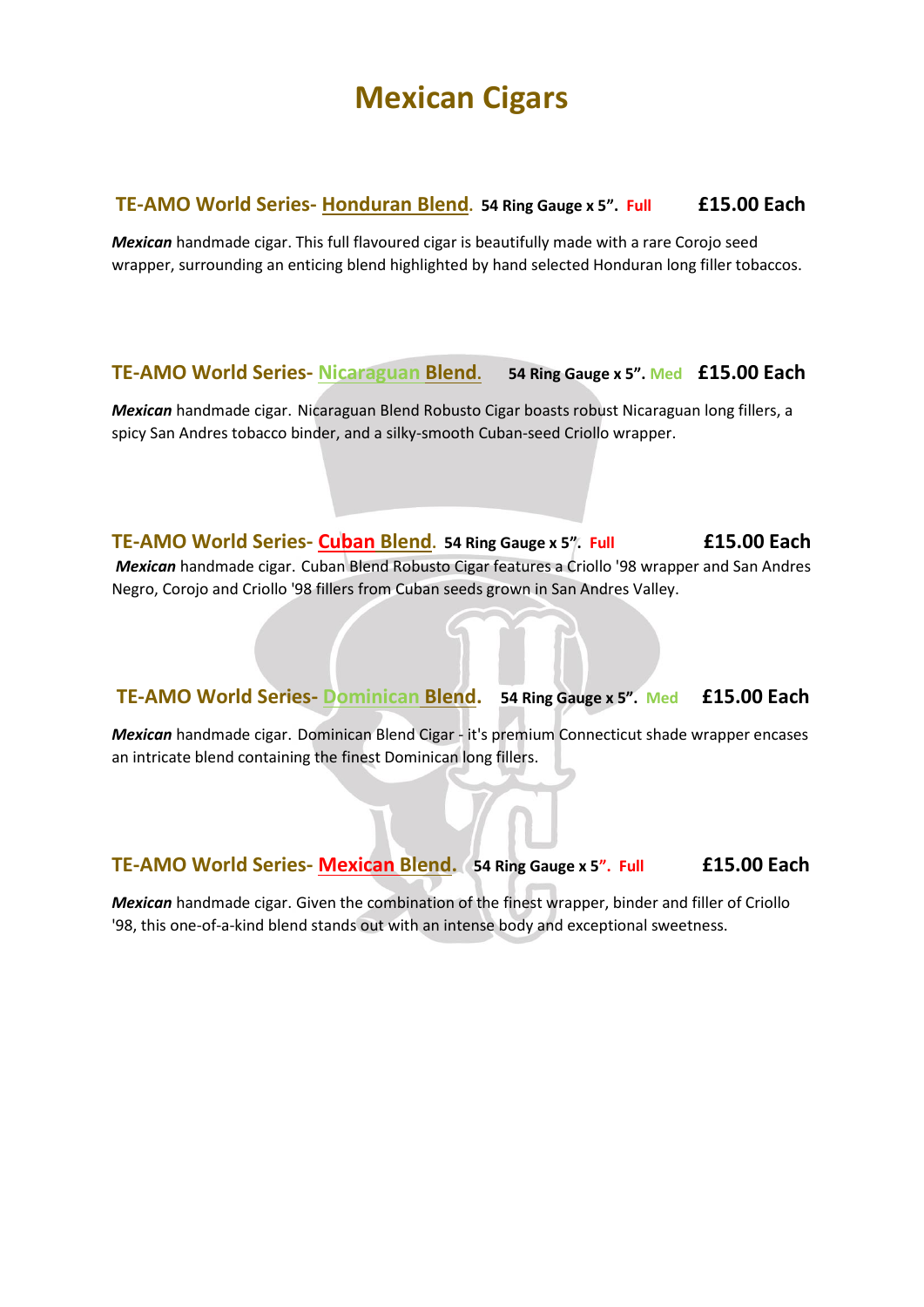# **German Cigars**

## **Independence Tubos Cigar 42 Ring Gauge x 6 3/4". Mild-Med Flavour £10.00 Each**

The **Original Independence cigar** for 'Unlimited Enjoyment.'

These mild cigars are machine made in Germany by Arnold Andre who describe them as, 'The cool and trendy cigar in the metal tube.'

What follows is something a little bit different to your average cigar, a hint of sweetness from the top note of vanilla and Sumatran wrapper has been perfectly suited with the cool and crisp aromatic smoke from a blend of German, Javan, and Brazilian tobacco leaves.

## **Vasco Da Gama Ron Barcelo Caribbean (Rum Flavoured) Coronas**

### **40 Ring Gauge x 6 ". Med Flavour £13.00 Each**

- **Machine Rolled**
- **Wrapper: Sumatran**
- **Filler & Binder: Java**

**Vasco Da Gama Cigars:** Vasco Da Gama is produced by the world renowned Arnold Andre Cigar company in Bunde, Germany who have been making Cigars since 1817. **Vasco Da Gama Caribbean Corona:** A raw Vasco da Gama cigar is already in itself a superb cigar rolled using some of the finest

tobacco leaves that Sumatra and Java have to offer. The Rum range is enhanced further with a unique ageing process in a room adorned with oak barrels containing the 7 year aged Dominican Ron Barcelo Imperial Rum which is regarded as one of the finest Rums in the world. This provides a very unique smoking experience which is aromatic, elegant and balanced, providing delicate, tart sweet

oak flavours that caress the spicy tobacco flavours. Enveloped by a scent reminiscent of dark

caramel.

## **Vasco Da Gama Glenfarclas Scottish Fina Corona Tubos**

 **40 Ring Gauge x 6 ". Med Flavour £13.00 Each**

- **Machine Rolled**
- **Wrapper: Sumatran**
- **Filler & Binder: Cuban & Dominican**

**Vasco Da Gama Whiskey Flavoured Corona:** A raw Vasco da Gama cigar is already in itself a superb cigar rolled using some of the finest tobacco leaves that Cuba and the Dominican have to offer wrapped in a sublime Sumatran wrapper. The Whiskey range is enhanced further with a unique ageing process in a room adorned with aged oak sherry barrels containing the 12 year aged Glenfarclas Whiskey which itself is aged in aged Sherry barrels. The result is a spicy sweet flavour that balances beautifully with the elegant flavours of the Vasco Cigar.

# **Vasco Da Gama Oporto Port/Wine Flavoured Coronas**

#### **40 Ring Gauge x 6 ". Med Flavour £13.00 Each**

- **Machine Rolled**
- **Wrapper: Sumatran**
- **Filler & Binder: Cuban & Dominican**

A raw Vasco da Gama cigar is already in itself a superb cigar rolled using some of the finest tobacco leaves that Java, Cuba, and the Dominican have to offer wrapped in a Brazilian Matafina wrapper. The Vasco Da Gama Port are put through a unique ageing process in a Port ageing cellar where the

Brazilian wrapper takes on the rich velvety bouquet of fruity aromas from the Rozes reserve port. This provides a complex and wonderfully velvety flavour which balances perfectly with the excellent Vasco Da Gama Cigar.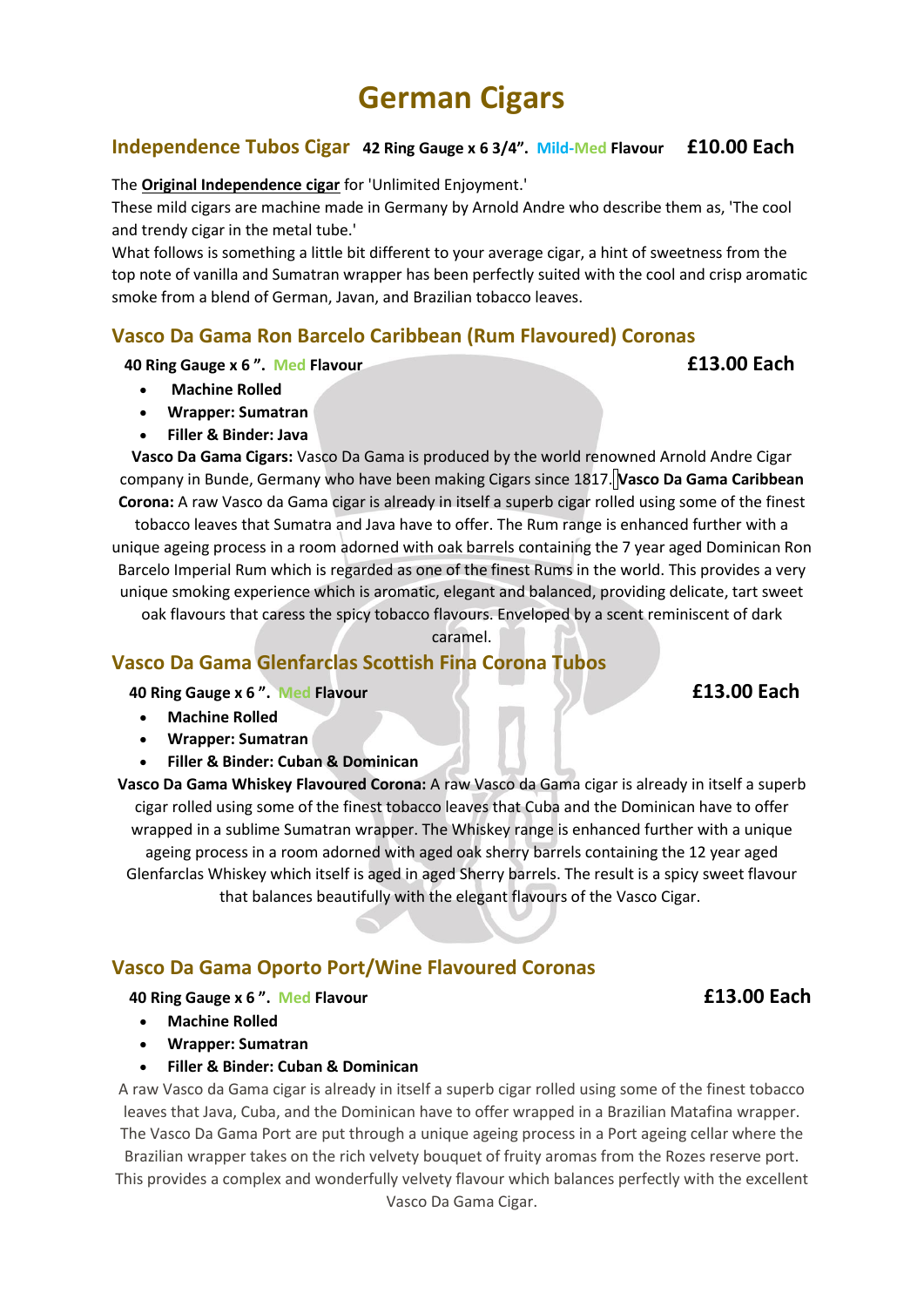# **Belgium Cigars**

# **J Cortes \*Blue\* High Class Corona Sumatran Cigar**

#### **38 Ring Gauge x 5 3/8". Med Flavour: tubed £8.00 Each**

**J Cortes High Class Sumatran Cigars:** An ideal cigar for those who enjoy a light smoke from time to time. The High Class are rolled using a complex blend of Honduran, Sumatran, Java, Brazilian, Dominican, Nicaraguan, and Cuban leaves which provide a rich woody flavour in a smooth smoke. An excellent Cigar for the money.

**Wedding Cigars:** The J Cortes make an excellent offering for wedding Cigars. They are not too expensive to break the bank, they are mild so won't have the less experienced guest sat in the corner going green and more experienced Cigar smokers will enjoy them and appreciate the gesture.

**Preparation:** The J Cortes cigars are pre-pinched and therefore do not require cutting and can be enjoyed straight out of the tube.

# **J Cortes \*Orange\* High Class Corona Honduran Cigar**

**38 Ring Gauge x 5 3/8". Mild-Med Flavour : tubed £8.00 Each**

**J Cortes High Class Honduran Cigars:** An ideal cigar for those who enjoy a light smoke from time to time. The Honduran are rolled using a complex blend of American grown tobacco for the filler bound with a flavoursome Java Besuki wrapper before being finished with a smooth, sweet, and nutty Honduran wrapper for a smooth and flavoursome Cigar which offers unrivalled flavour for the money.

**Wedding Cigars:** The J Cortes make an excellent offering for wedding Cigars. They are not too expensive to break the bank, they are mild so won't have the less experienced guest sat in the corner going green and more experienced Cigar smokers will enjoy them and appreciate the gesture.

**Preparation:** The J Cortes cigars are pre-pinched and therefore do not require cutting and can be enjoyed straight out of the tube.

# **J Cortes \*White\* High Class Corona Dominican Cigar**

### **38 Ring Gauge x 5 3/8". Mild- Flavour: tubed £8.00 Each**

**J Cortes High Class Dominican Cigars:** An ideal cigar for those who enjoy a light smoke from time to time. The High-Class Dominican are rolled using a blend of Indonesian and Caribbean tobacco's encased in a Java binder before being finished with an Ecuadorian wrapper which provide a rich woody flavours in a smooth smoke. An excellent Cigar for the money.

**Wedding Cigars:** The J Cortes make an excellent offering for wedding Cigars. They are not too expensive to break the bank, they are mild so won't have the less experienced guest sat in the corner going green and more experienced Cigar smokers will enjoy them and appreciate the gesture.

**Preparation:** The J Cortes cigars are pre-pinched and therefore do not require cutting and can be enjoyed straight out of the tube.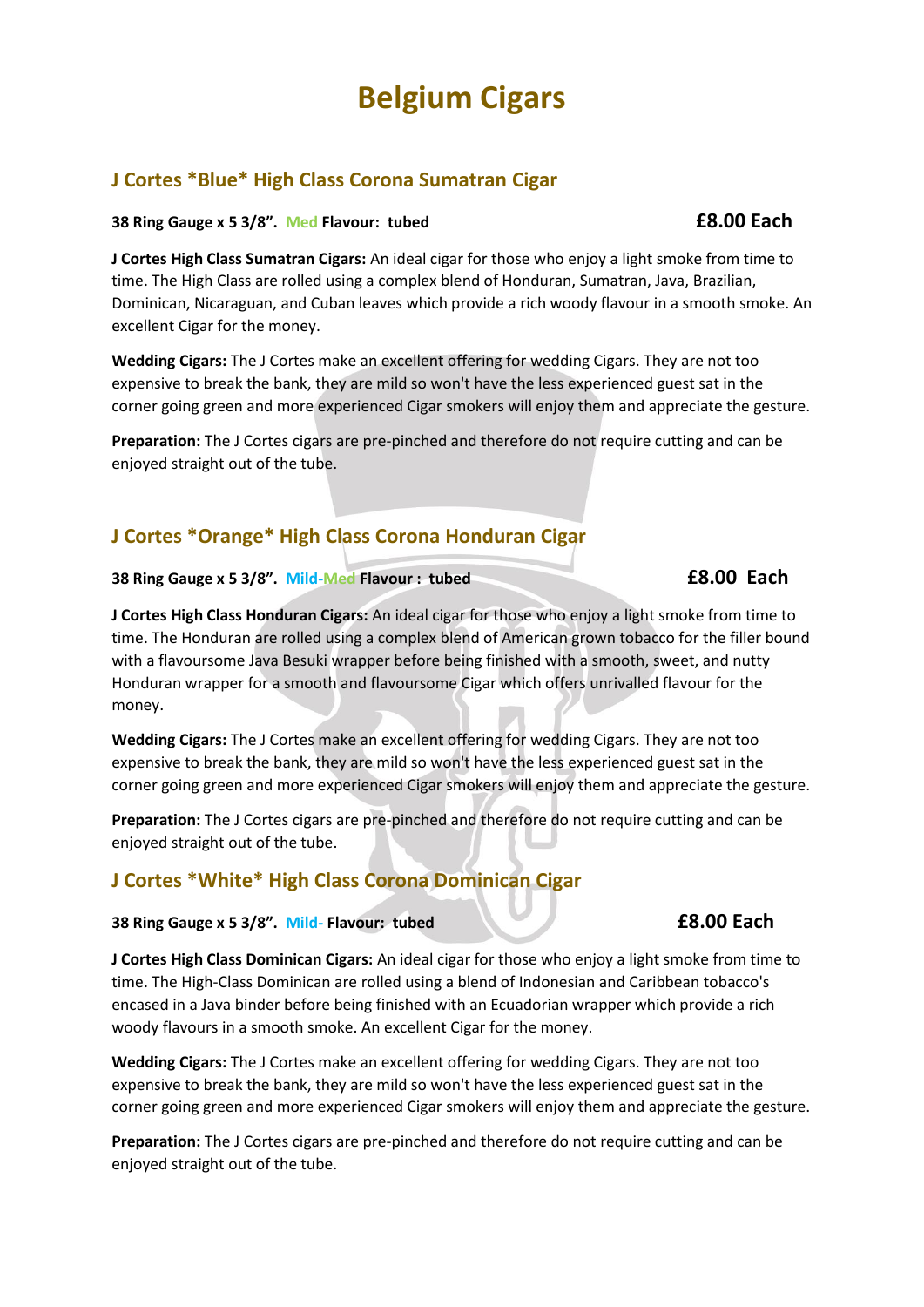# **Belgium Cigars**

# **Neos Cappriccio Mini Cigars £9.00 Each**

#### **Mild Flavour**

Neos Cappriccio are a mini cigarillo cigar, made in Belgium using a blend of Burley and Virginia tobaccos wrapped in a Besuki wrapper from the island of Java. This mix embellished with the Cappuccino aroma, gives these un-filtered cigarillos a fragrant flavour.

Measure 3.25" long.

Pack of 10 Cigarillos.

### **Neos Feelings Red Filter Mini Cigars <b>19.00 Each £9.00 Each**

#### **Mild Flavour**

Neos Red Feelings are a mini cigarillo filtered cigar, made in Belgium using a blend of Burley and Virginia tobaccos wrapped in a Besuki wrapper from the island of Java. This mix embellished with the Vanilla aroma, gives these filter cigarillos a fragrant flavour.

Measure 3.25" long.

10 Miniature Vanilla Cigars with a filter.

#### **Neos Mini Filter Ruby Cigars <b>19.00 Each E9.00 Each**

#### **Mild Flavour**

Neos Ruby Feelings are a mini cigarillo filtered cigar, made in Belgium using a blend of Burley and Virginia tobaccos wrapped in a Besuki wrapper from the island of Java. This mix embellished with the Cherry aroma, gives these filter cigarillos a fragrant flavour.

Measure 3.25" long.

10 Mini Cherry flavoured filter cigars in a packet.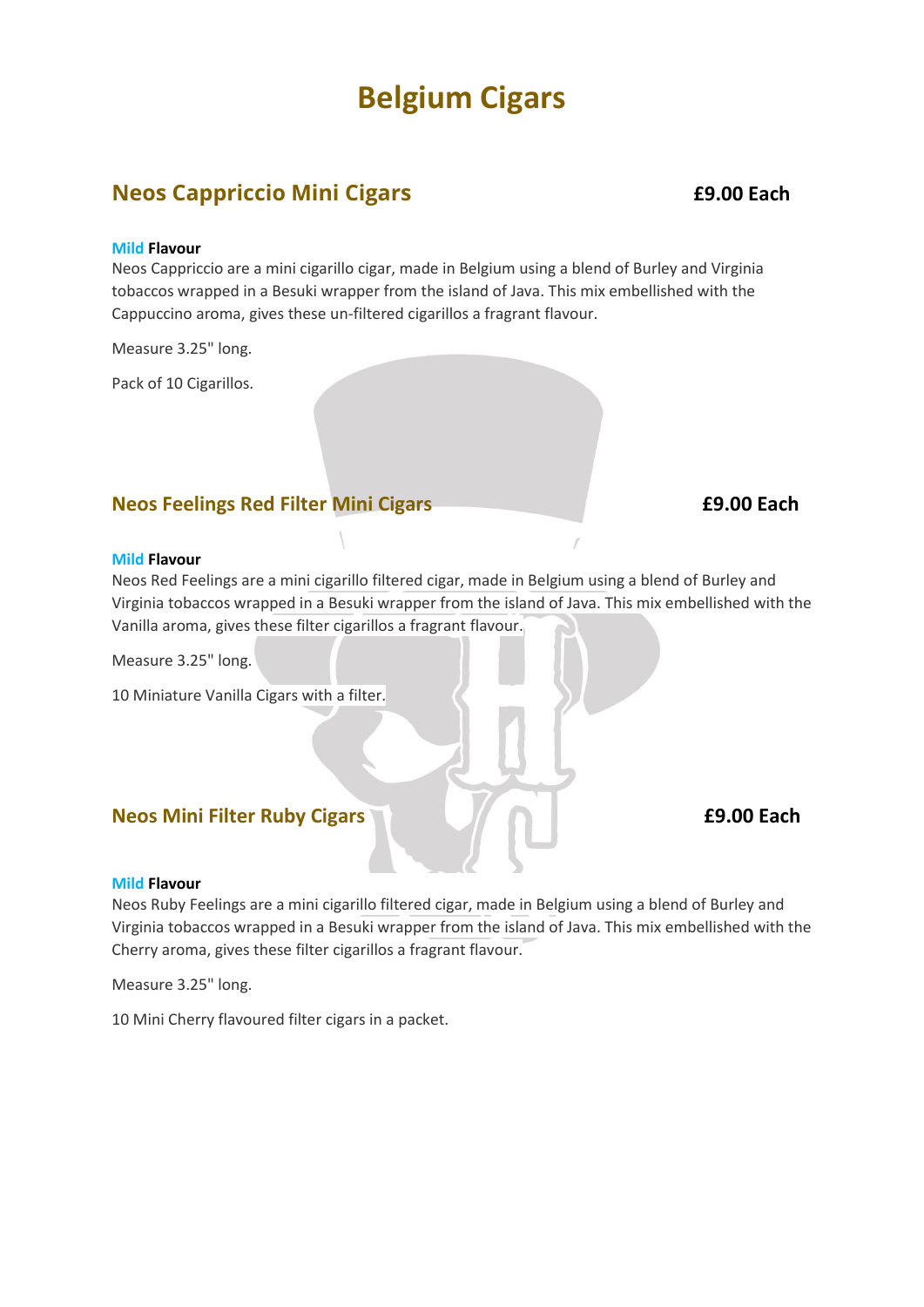## **Davidoff WSC Belicoso. Traveller. Cello 4'S** . **£48.00 tin £12.00 Each**

#### **Untubed 47 Ring Gauge x 4 1/2". Med-Full Flavour**.

Handmade Dominican Republic Cigar. Wrapper: ECUADOR. Binder- Mexico.

Filler- DOMINICAN REPUBLIC, NICARAGUA. The Traveller cigar, from the Davidoff Winston Churchill line, is a Belicoso which would certainly satisfy Churchill's taste for exotic tobacco.

The cigar is inspired by Churchill's love of adventure and so features tobacco from all around the world, but mainly from the Dominican Republic. This is a short an intense cigar, a ring gauge of 46 yet this cigar only lasts for roughly 20 minutes of enjoyment time.

### **Davidoff Signature 2000 cigar £24.00 Each**

#### **Untubed 43 Ring Gauge x 5". Medium- Flavour.**

Handmade Dominican Republic Cigar. Wrapper: Corojo.

Davidoff 2000 Cigar signature Range is a little smaller than the classic corona but with a higher percentage of Piloto tobaccos making for a bold taste of coffee and wood.

The aftertaste remains exactly as you would expect from the original Davidoff Corona. Smooth and mild, a cigar to try for lovers of a smooth smoke.

The Davidoff Signature Range redefines the timeless quality of the classic range. Each cigar has a smaller ring gauge than the original to make the smoking experience slightly more exquisite. The series features [The 1000](https://www.havanahouse.co.uk/product/davidoff-1000-cigar/) (Petit Panetella), [The 2000](https://www.havanahouse.co.uk/product/davidoff-2000-cigar/) (Corona) and [The 6000](https://www.havanahouse.co.uk/product/davidoff-6000-cigar/) (Robusto).

# **E.P. Carrillo- Encore Majestic Cigar <b>1999 E24.00 E24.00 Each**

**Untubed 52 Ring Gauge x 5 3/8" Medium- Flavour.**

The Encore's rose-gold band may look familiar, as it's the same one found on 2014's La Historia, only in a different colour. As the name suggests, this cigar is the "encore" performance to La Historia. Both bands have the image of Perez-Carrillo family members, including Ernesto's daughter Lissette, who is heavily involved in the company. Featuring a gorgeous reddish-brown Nicaraguan wrapper that covers top-shelf Nicaraguan binder and filler, the medium-bodied Encore Majestic will dazzle your palate with notes of rich earth and a crisp spice, all while balancing out the experience nicely with a sweet undertone. Experience the next entry into the already historic Family Series by EP Carrillo.

The filler tobaccos deep inside are from Nicaragua's three primary growing regions—Estelí, Condega and Jalapa—and all of it comes together in the Majestic, a robusto of immaculately detailed flavour that ranges from oak and tea to caramel sweetness with tangy citrus pops of candied orange peel. It's elegant, refined from first puff to last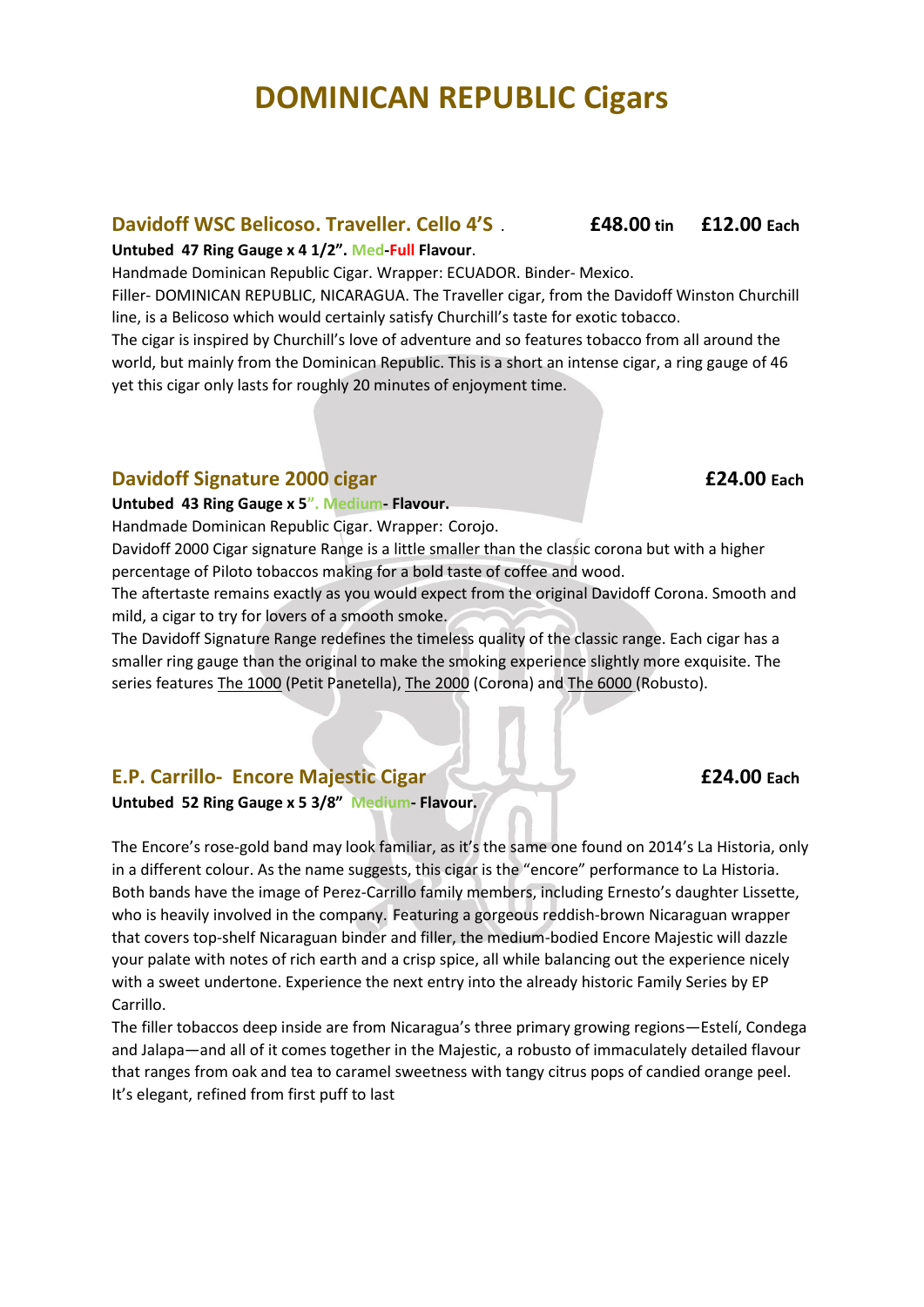#### **PSYKO 7 Natural Robusto Cigar £20.00 Each**

#### **Untubed 50 Ring Gauge x 5 1/2". Mild-Med- Flavour**.

Handmade Dominican Republic Cigar. Wrapper: Corojo. Binder. Mexican Sumatra When the Ventura Cigar Company created their Pysko Seven line of cigars, they wanted to produce a cigar that would help you, disconnect from chaos and commotion. well, they succeeded. Made in the Dominican Republic, the Psyko Seven features an eye-pleasing Dominican wrapper that covers a Mexican Sumatra binder.

But the key to the Psyko Seven is its specially blended filler. Made of seven tobaccos from six different countries, the Psyko Seven's filler has redefined the meaning of complexity with a balanced combination of mild to bold flavours designed to tantalize your senses. Keep your humidor stocked with the Psyko Seven for those days when you must medicate your mind.

### **Gurkha Ghost Gold Shadow Cigar £16.00 Each**

#### **Untubed 52 Ring Gauge x 5 ". Med- Flavour**.

Handmade Dominican Republic Cigar. Wrapper: Ecuador Habano Rosado . Binder. Mexican San Andres. Filler: Dominican, Nicaraguan, US

The Ghost Gold is a medium bodied blend, like the original Ghost. For Ghost Gold, the original Brazilian Arapiraca wrapper leaf has been swapped to a silky-smooth Ecuadorian Habano specimen. Underneath, a Criollo '98 binder encases U.S., Dominican, and Nicaraguan long-fillers to create a medium-bodied blend that's ultra-smooth. You'll find sweet and earthy notes, with hints of black pepper and cinnamon spice joining the mix. Gurkha Ghost Gold was named the #4 Cigar to smoke now by Maxim magazine in May 2019.

# **Gurkha Royal Challenge Robusto 50 Ring Gauge x 5 ". Mild-Med- Flavour £16.00 Each Untubed**

The majestic Royal Challenge is a mild to medium bodied cigar that is smooth and complex. The Gurkha Royal Challenge is a velvety smooth cigar for a relaxing smoking experience… the flavour profile is amazingly complex with crisp notes of sweet tea, cedar and a hint of citrus balanced out with clean and woodsy cedar, and lightly accented with bits of peppered spiciness. It maintains a backdrop of luxuriously rich and royal vanilla with some buttery creaminess throughout to keep a mellow and mild to medium-bodied flavour to the finish letting natural tobacco flavour peek through. With its great blend featuring a Connecticut Ecuadorian wrapper, a Habano Honduran binder, exquisitely complimented by Nicaraguan and Dominican fillers – the Gurkha Royal Challenge Cigar is a satisfying treat for all your senses!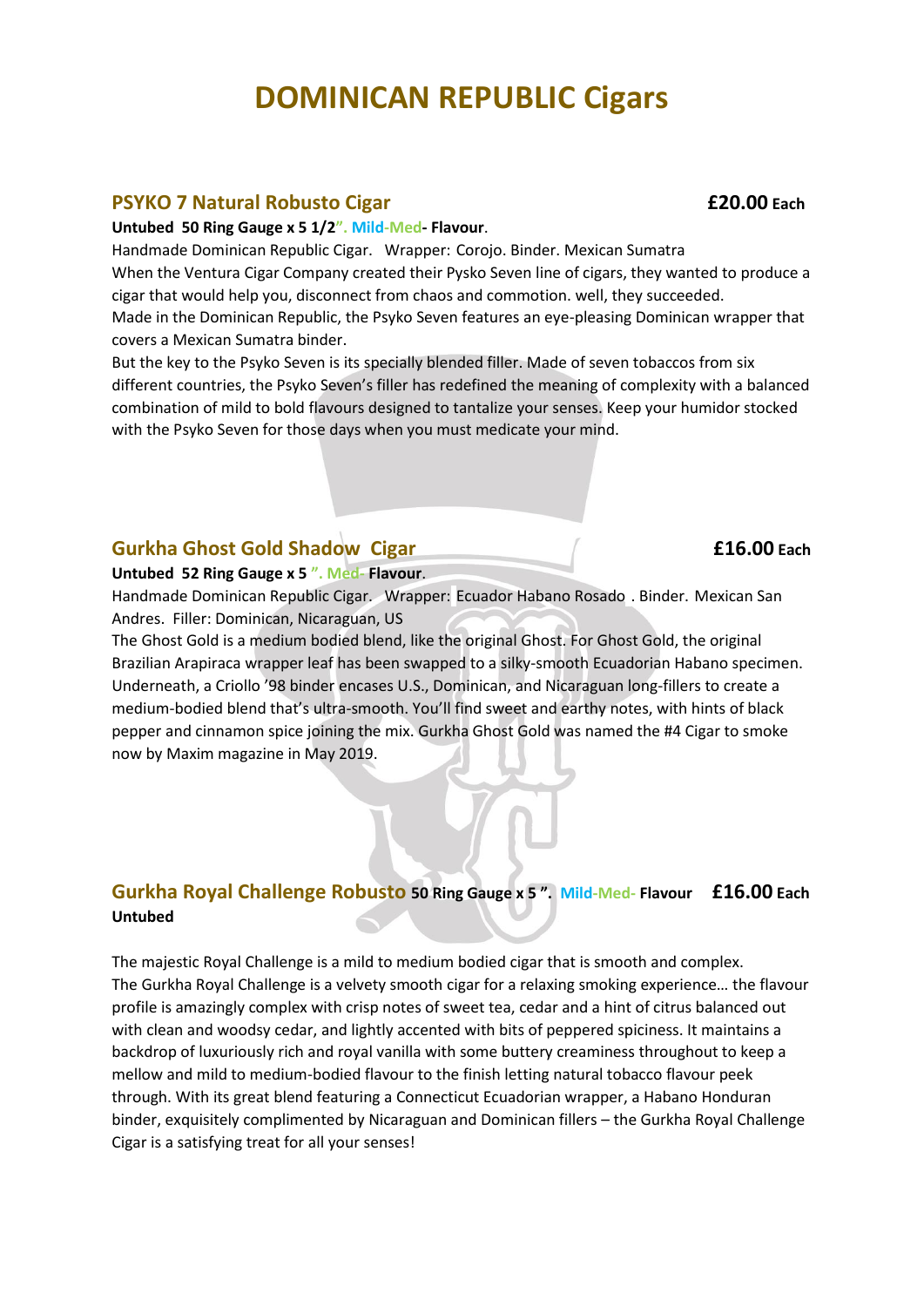## **Leon Jimenes Petit Corona Blond Cigar- Vanilla £8.00 Each & £80 box**

**10 Untubed 38 Ring Gauge x 4". Mild-Med- Flavour**.

Handmade Dominican Republic Cigar. Wrapper: Corojo. Binder. Mexican Sumatra Leon Jimenes is handmade at the La Aurora factory, the oldest cigar makers in the Dominican Republic.

With immaculate Connecticut shade wrapper leaves, smooth and delicate aromatic flavour leaves for a mellow, balanced smoke with notes of creamy vanilla.

If you're looking for a mild aromatic flavoured cigar that is a great value for money. The Leon Jimenes Petit coronas tick all the boxes.

## **Leon Jimenes Petit Corona Blond Cigar - Honey £8.00 Each & £80 box 10**

**Untubed 38 Ring Gauge x 4". Mild-Med- Flavour**.

Handmade Dominican Republic Cigar. Wrapper: Corojo. Binder. Mexican Sumatra Leon Jimenes is handmade at the La Aurora factory, the oldest cigar makers in the Dominican Republic.

With immaculate Connecticut shade wrapper leaves, smooth and delicate aromatic flavour leaves for a mellow, balanced smoke with notes of sweet honey.

If you're looking for a mild aromatic flavoured cigar that is a great value for money. The Leon Jimenes Petit coronas tick all the boxes.

# **Leon Jimenes Petit Corona Blond Cigar - Rum £8.00 Each & £80 box 10**

**Untubed 38 Ring Gauge x 4". Mild-Med- Flavour**.

Handmade Dominican Republic Cigar. Wrapper: Corojo. Binder. Mexican Sumatra Leon Jimenes is handmade at the La Aurora factory, the oldest cigar makers in the Dominican Republic.

With immaculate Connecticut shade wrapper leaves, smooth and delicate aromatic flavour leaves for a mellow, balanced smoke with notes of rum.

If you're looking for a mild aromatic flavoured cigar that is a great value for money. The Leon Jimenes Petit coronas tick all the boxes.

# **Leon Jimenes Prestige Corona Cigar £12.00 Each & £240 box 20 tubed**

#### **38 Ring Gauge 38 x 5". Mild-Med- Flavour**.

The Leon Jimenes Prestige Corona is the re-blending of the classic Leon Jimenes brand which was first released in the 1970s.The cigars come protected in aluminium tubes for maximum freshness. The wrapper is a Corojo leaf with Dominican binder and Dominican and Nicaraguan fillers. With hint of spice and pepper, mild to medium bodied cigar.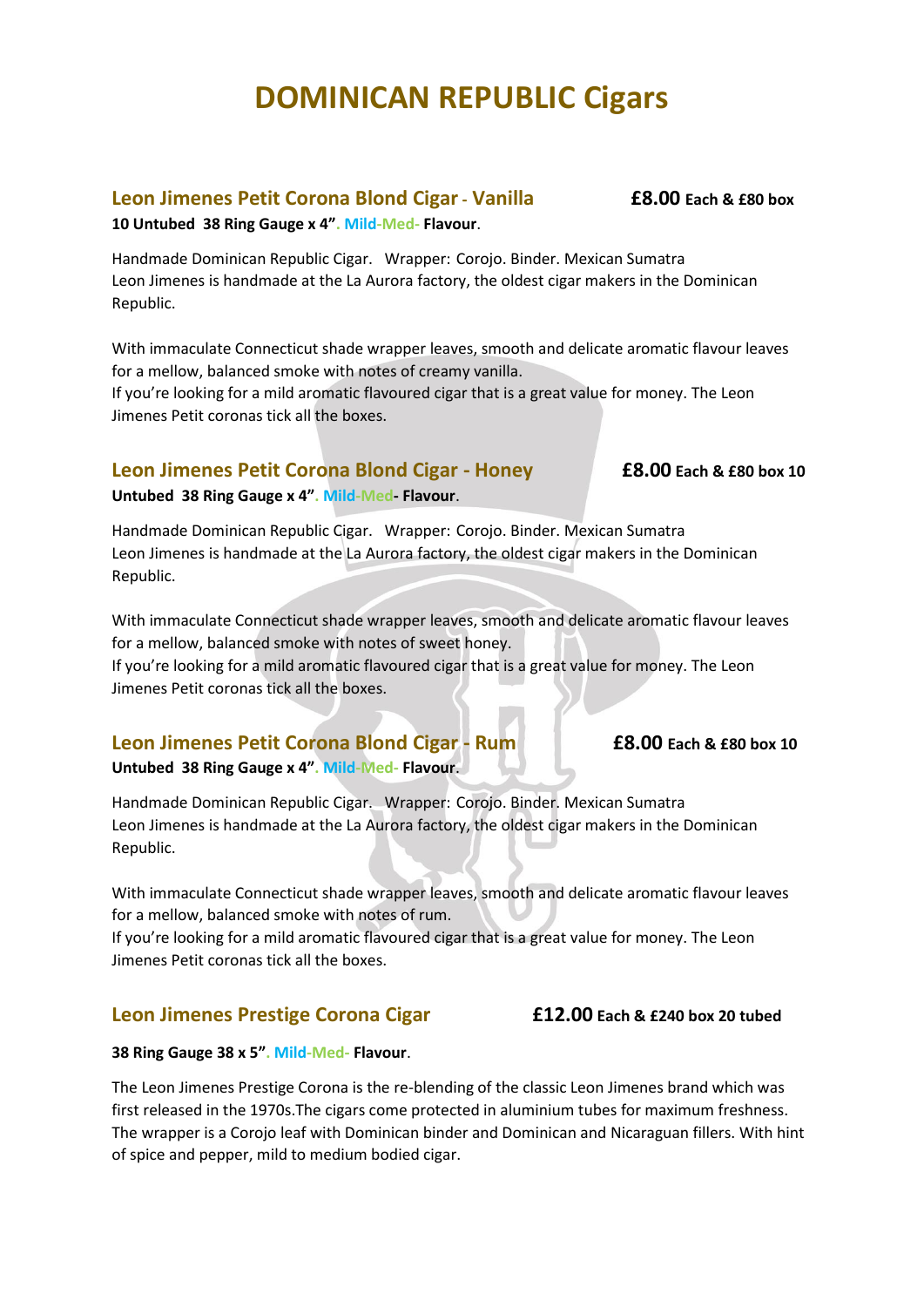## **La Aurora Principe's Corona Caribbean Cigar £29.00 pack 5 in foil**

#### **38 Ring Gauge x 5". Mild-Med- Flavour**.

Principe Coronas Caribbean are flavoured machine-made cigars made by La Aurora, the oldest cigar maker in the Dominican Republic, dating back to 1903. Released to the Dominican local market in the 50's, Principe's Corona is the original Dominican machine-made cigar. In 5 x 38, it contains 7 grams of the best quality tobacco leaves, as it is made with the cuttings of the premium cigar factory. The binder is HTL and a natural wrapper from Indonesia.

Each individually foil wrapped to retain the flavours and to keep the cigars fresh.

### **REBELLION: PARADISE CITY ROBUSTO £13.00 Each**

#### **52 Ring Gauge x 5 " . Mild-Med- Flavour**.

This cigar is named after the famous Guns N Roses song "Paradise City". The cigar, banded in Connecticut, promises to be a very delicate and sweet product. Creamy aroma of vanilla, which immediately makes us understand the sweet nature of this cigar. Notes of chocolate are added to the vanilla, initially sweet and then more dark. Continuing, more spicy aromas such as pepper and cinnamon are perceived, accompanied by a light note of hay. At the end of the cigar we find hints of leather and cocoa.

- Wrapper: Connecticut, Ecuador
- Binder: Brazilian
- Filler: Cuban-seed Dominican, Nicaragua, Panama
- Manufacturing Country: Dominican Republic

# **REBELLION: YOU SHOOK ME ALL NIGHT LONG ROBUSTO**

#### **52 Ring Gauge x 5 " Med- Flavour**. **£13.00 Each**

#### **This medium bodied smoke will certainly recharge your batteries. Blast out some AC/DC and get out your air guitar - you know you want to!!!!!**

Its a spicy/peppery, light wood cigar with a touch of almond on finish.

You're going to get lots of leather, and a bit of pepper as you enjoy this beauty.

- Wrapper: Ecuadorian Habano
- Binder: Brazil
- Filler: Cuban-seed Dominican, Nicaraguan, Panama
- Manufacturing Country: Dominican Republic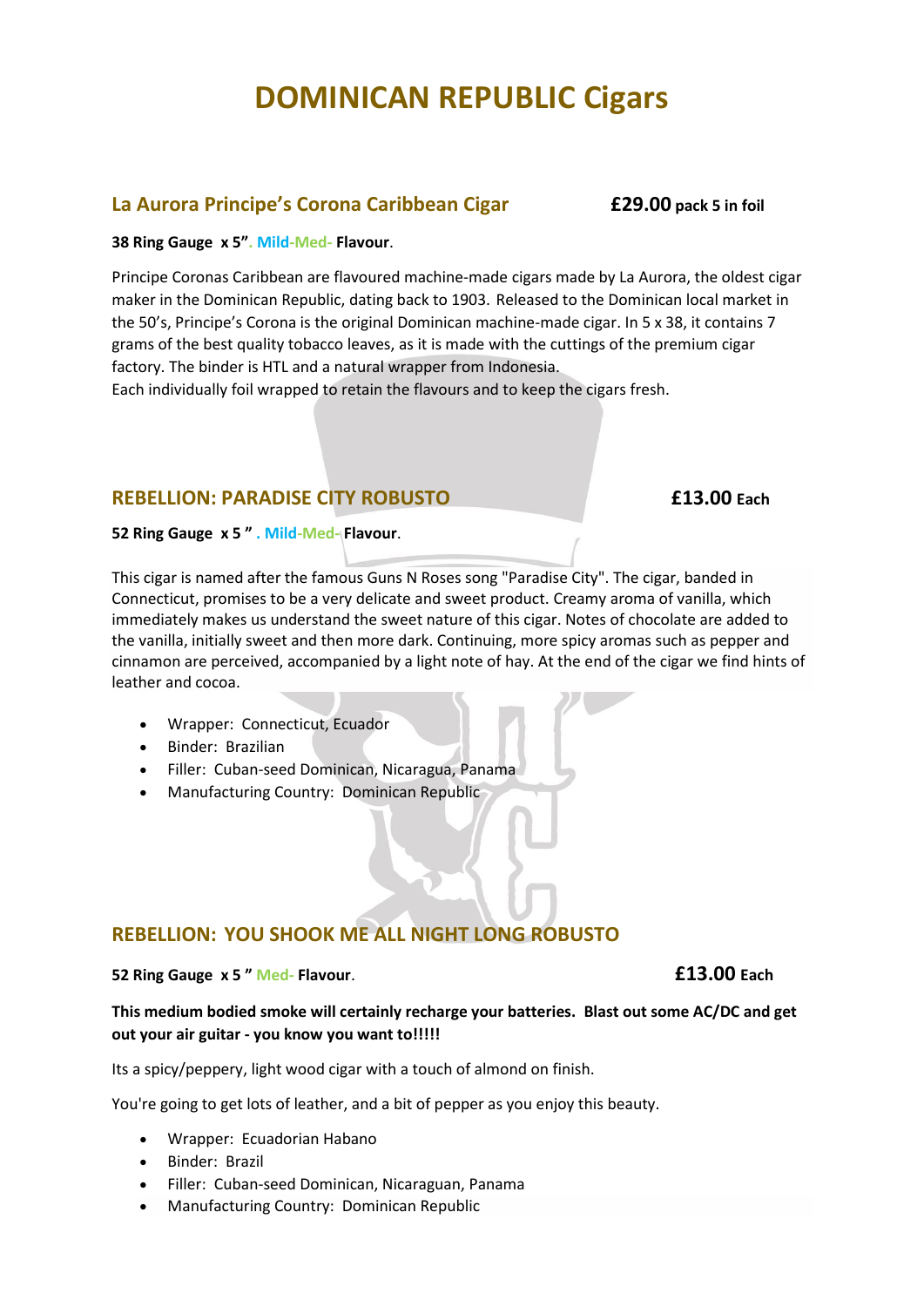### **REBELLION: SWEET CHILD O MINE**   $f(13.00 \text{ } \text{Each})$

The first addition to the Rebellion Rockstar Cigar Range, which has taken a lot of time and love to bring to fruition, hence the name! A medium bodied cigar full of creamy chocolate flavour, with hints of spice and cedar.

**52 Ring Gauge x 5 1/2" . Med- Flavour**.

- Wrapper: Mexican, San Andres
- Binder: Cuban-seed grown in Dominican Republic, Piloto Cubano
- Filler: Dominican Republic, Olor long filler
- Manufacturing Country: Dominican Republic

#### **Dig out the Guns N Roses track, turn up the volume and rip the knob off, light up and rock out!!!!!**

# **REBELLION: VOODOO CHILD E13.00** Each

**Do you believe in voodoo? You will after smoking this exclusive edition to the Rebellion range!**  A dark chocolate wrapper surrounds this medium to full strength cigar, packed full of flavour liquorice, sweet cedar and creamy vanilla are just a few notes to this great smoke.

**52 Ring Gauge x 5 " . Med- Flavour**.

- Wrapper: Mexican, San Andres
- Binder: Dominican Republic, Negrito
- Filler: Dominican Republic, Criollo 98 long filler
- Manufacturing Country: Dominican Republic

## **REBELLION: ACE OF SPADES £13.00 Each**

GET YOUR MOTOR RUNNING WITH REBELLION'S UNIQUE ACE OF SPADES EDITION.

#### **52 Ring Gauge x 5 " Full- Flavour**.

Fires up with flavours of creamy espresso and a touch of spice, leading to rich leather tones and a subtle sweetness of honey, creamy cedar and toasted nuts & dried fruits.

- Wrapper: Pennsylvanian broadleaf maduro
- Binder: Brazilian
- Filler: Cuban-seed Dominican, Nicaragua, Panama
- Manufacturing Country: Dominican Republic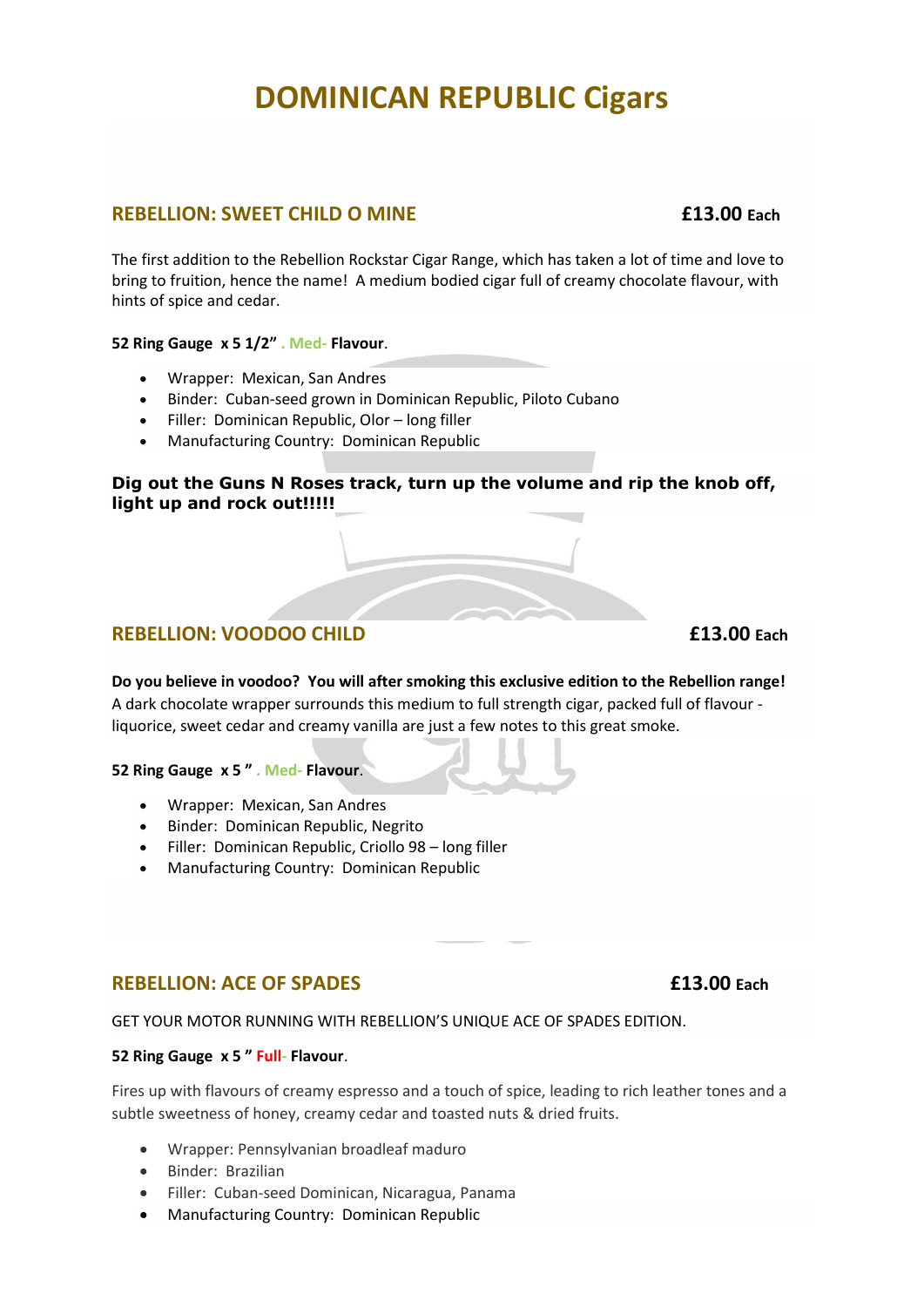# **La Aurora Dominican ADN ( DNA )Robusto Cigar** . **£19.00 Each**

**Untubed 50 Ring Gauge x 5". Med-Full Flavour**.

La Aurora ADN (translates to DNA in English) pays tribute to the oldest Dominican tobacco process and although little known today is deeply ingrained as an essential part of the Dominican Republic's tobacco culture and its processing practices for hundreds of years, it is part of their DNA. La Aurora has rescued the use of Andullo as an essential and unique component in the cigar filler by using it as a whole leaf in the filler. Andullo is a hard-to-work tobacco that is unique in cigar making; its strength, inspiring aroma and sweetness, combined with a well-balanced blend provides a completely exceptional smoking experience.

- **Country of Origin:** Dominican Republic
- **Factory:** La Aurora Cigar Factory
- **Wrapper:** Dominican Republic (Cibao Valley)
- **Binder:** Cameroon
- **Filler:** Dominican Republic, Pennsylvania & Nicaragua

#### **Blend**

#### **1. Dominican Republic - Ligero Corojo**

Medium to full bodied with notes of red fruit such as mandarin, ripe oranges, subtle notes of wood

#### **2. Nicaraguan - Ligero**

Medium to full bodied with distinctive tastes of wild fruit. Rich and earthy taste with subtle nutty notes.

#### **3. Dominican Republic - Piloto Cubano Ligero**

Medium to full bodied with very spicy notes and touches of creamy chocolate. Subtle caramel notes.

#### **4. USA - Pennsylvanian Ligero**

Full bodied with flavours of nuts such as almonds and hazelnuts. Subtle herbal notes.

#### **5. Dominican Republic - Andullo**

A dark, powerful and full bodied tobacco which gives the ADN it's unique character.

### **PDR Cigars Gran Reserva Corojo Purito Cigar** . **£10.00 Each**

**Untubed 34 Ring Gauge x 4 1/4". Med- Flavour**.

First released in 2013, the A. Flores 1975 Gran Reserva Corojo is meticulously crafted in honour of Abe Flores, one of the best and brightest blenders in the business. Each cigar is crafted using a Dominican binder, a bevy of Nicaraguan filler leaves, and topped in an extensively aged 2006 Dominican Corojo wrapper.

The result is medium in body, rich, and creamy. A delightful symphony of flavours.

With a commitment to quality and consistency PDR Cigars selects and maintains only the finest tobaccos from countries such as; the Dominican Republic, Nicaragua, Brazil, Ecuador, and the United States. Abe Flores and the PDR Cigar Factory proudly rolls cigars in the classic Cuban entubado method allowing for an exceptional smoking experience. This commitment to quality and craftsmanship shines through in PDR's outstanding selection of complex and flavourful cigars. Take some time to cut, light, and experience the best kept secret in premium boutique cigars…PDR Cigars.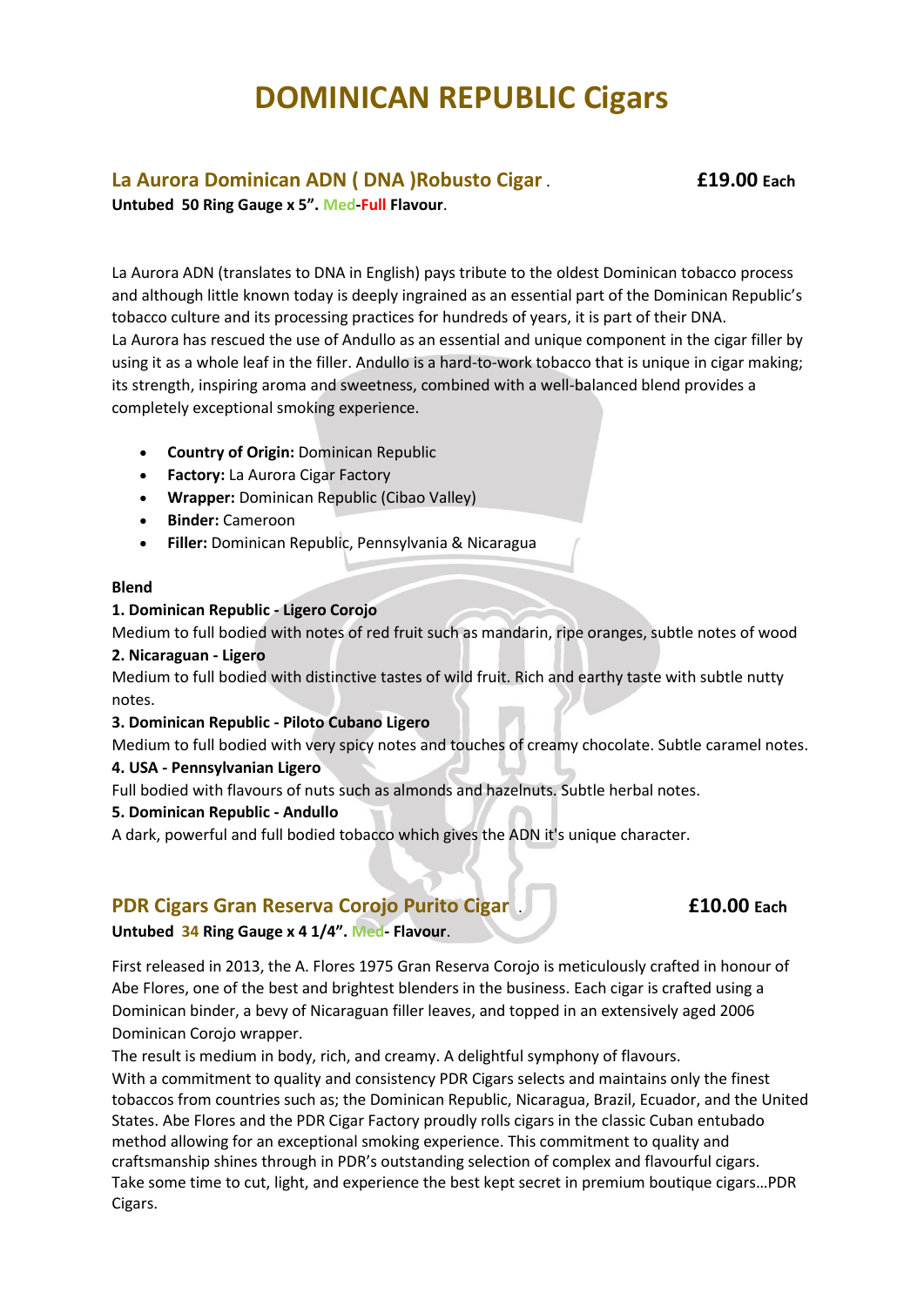### **Gurkha Toro Sampler Pack £90.00 pack**

#### **Untubed 6 Cigars**

This Gurkha Cigars Sampler bag gives you the chance to try the best of the Gurkha line all in one beautiful, limited edition humidification bag

This Gurkha sampler bag contains 6 toro size cigars. The fresh lock bags keep the cigars fresh and can be closed after opening.

### **Cellar Reserve 15 & 18 Year Old**

The vintage Cellar Reserve uses the finest quality 15 or 18 year-old aged tobacco, comprised of an oily Criollo 1998 wrapper, that combines an aged Dominican, olor binder with a 15 or 18 year old Dominican Filler The Cellar Reserve is a delicious medium to full-bodied cigar that is full of flavour and complexity.

#### **Gurkha Real**

The Gurkha Real features mild, creamy, and smooth flavours with hints of vanilla. It is wrapped in a Connecticut shade/Ecuadorian wrapper with Honduran fillers. It is sure to become a favourite **mild**  Gurkha cigar.

#### **Cask Blend**

Carefully hand rolled in the Dominican Republic with a beautiful wrapper and undisclosed proprietary multi-country blend of long leaves, this cigar will leave you craving more and more. Rich flavours of sweet spices and cedar whilst being **medium** bodied.

#### **Seduction**

The Gurkha Seduction is aptly named because it does just that. Wrapped in a dark and mottled Ecuadorian wrapper leaf that has been aged for three years, the filler is an extremely unique blend of Colombian Corojo tobacco. This really is an amazing full-bodied smoking experience

#### **125th Anniversary**

Gurkha are proud to bring you the Gurkha 125th Anniversary Edition Cigar. Using a carefully chosen blend of selected tobaccos, features an oily Cubra, Brazilian wrapper, accompanied by an Ecuadorian, binder and a complex combination of Nicaraguan, Brazilian and Dominican fillers, encompassing a very smooth and complex taste profile, with flavourful notes of rich tobacco and subtle hints of sweet spice, vanilla and chestnut. medium to full-bodied.

#### **This sampler bag includes the following cigars:**

Gurkha Cellar Reserve 15 Year Old Hedonism Gurkha Cellar Reserve 18 Year Old Hedonism Gurkha Real Toro Gurkha Cask Blend Hedonism Gurkha Seduction Toro Gurkha 125th Anniversary Toro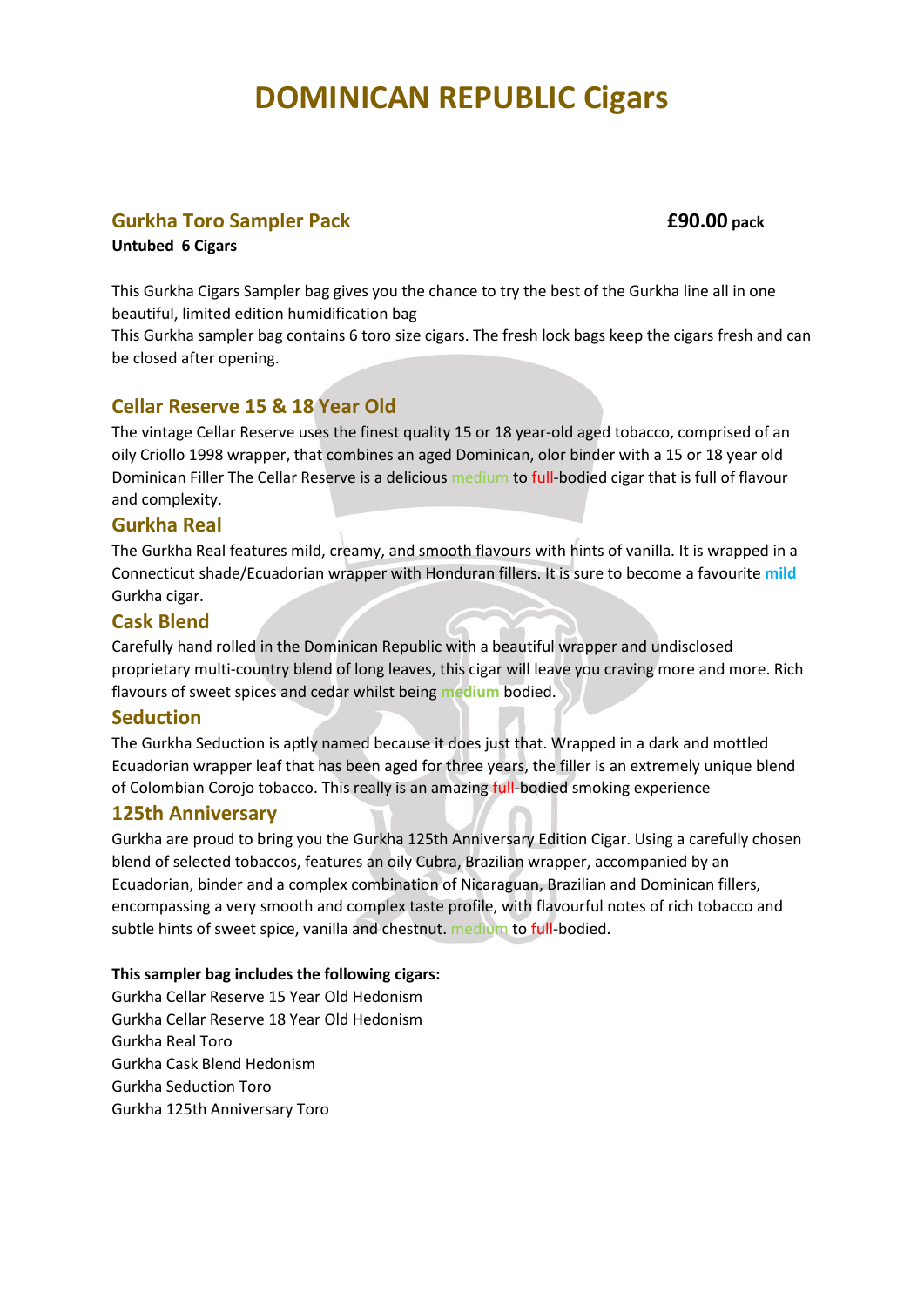# **Juliany Corona Corojo Cigar. £9.00 Each**

**Untubed. 40 Ring Gauge x 5". Mild Flavour**.

- **Origin :** Dominican Republic
- **Wrapper** : Corojo

The Juliany Corona is a great cigar for many occasions. In the morning with your espresso, on the course in between rounds of golf , at the races cheering on your horse or simply at home after a hearty meal! The short smoke time and fresh taste means that you're not likely to get bored of these cigars any time soon. The Juliany's are great value for money and provide a depth of flavour and strength of tobacco that can be appreciated by both novice smokers and accomplished aficionados.

## **Juliany Robusto Corojo Cigar**. **£13.00 Each**

**Untubed. 50 Ring Gauge x 5 ". Mild Flavour**.

- **Origin :** Dominican Republic
- **Wrapper** : Corojo

If you look up the word value on google, you might just find an image of a Juliany cigar. Despite the low price, each one of these Robusto cigars is well blended and balanced as you would expect from a well recognised brand. Whilst not a high end cigar, these best value cigars for the novice cigar enthusiast looking to dabble in the smoking hobby.

### **Juliany Maduro Corona Cigar**. **£9.00 Each**

**Untubed. 40 Ring Gauge x 5". Med Flavour**.

- **Origin :** Dominican Republic
	- **Wrapper** : Maduro

Despite its low cost, the Juliany Maduro Corona is made from some of the finest tobacco in the Dominican. Small and creamy, this cigar is the perfect accompaniment to the morning Espresso. The Maduro is slightly sweet with a spicy note on the finish. The brand crafts some of the best value for money maduro cigars in the UK such as the [Juliany Maduro Robusto,](https://www.havanahouse.co.uk/product/juliany-maduro-robusto/) which you should perhaps check out if you are looking for a slightly larger cigar.

## **Juliany Maduro Robusto Cigar**. **£13.00 Each**

**Untubed. 50 Ring Gauge x 5 ". Med Flavour**.

- **Origin** : Dominican Republic
- **Wrapper** : Maduro

Made using the finest tobaccos, the Juliany Maduro Robusto are relatively inexpensive cigars that offer a medium weight smoke that have a touch of earthiness to them. The Maduro has a slightly sweet, soft spicy note just on the finish. The classic size familiar with smokers worldwide.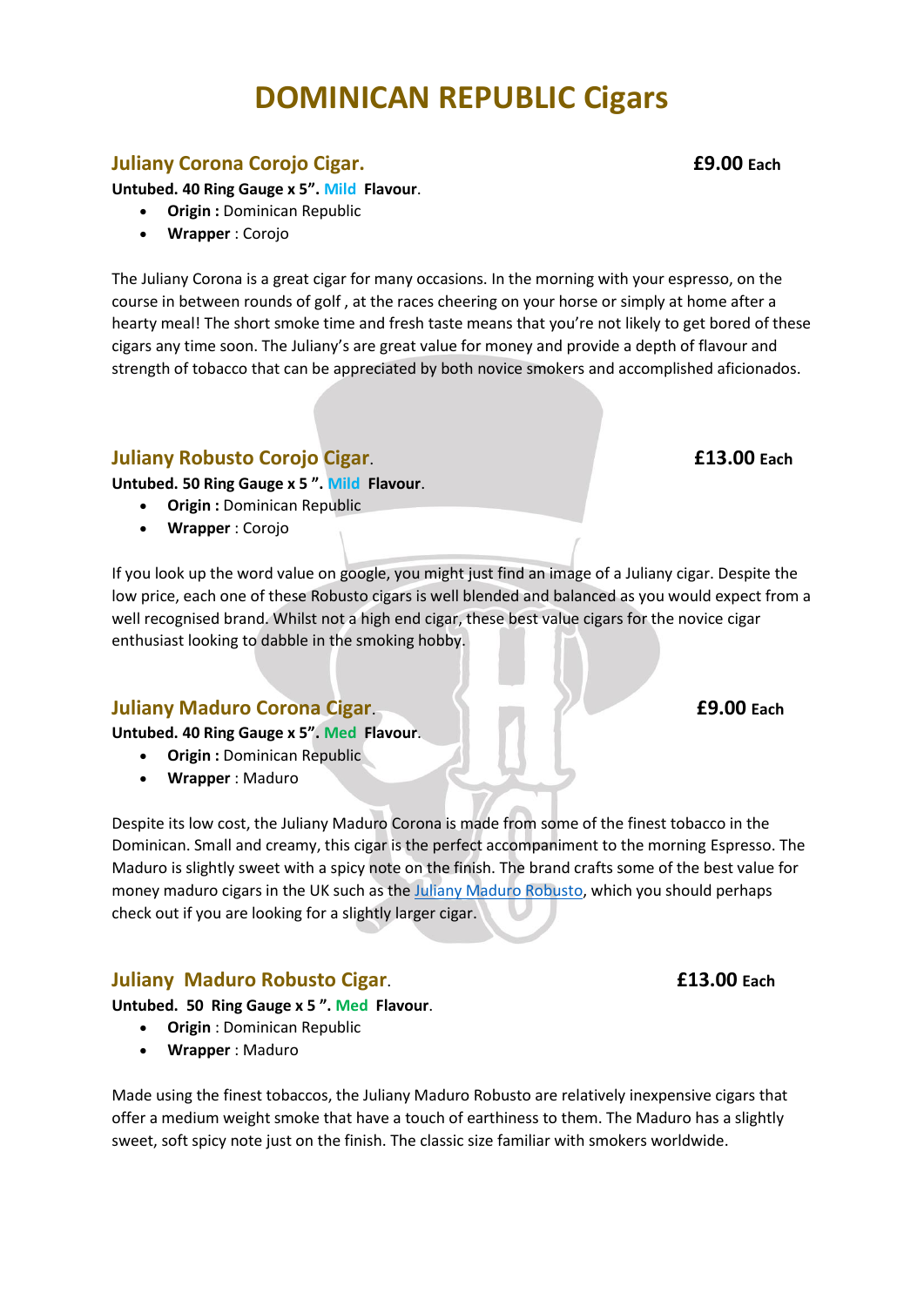## **Cusano Corona 3x3 Cigar**. **£12.00 Each**

**tubed.**

 **43 Ring Gauge x 5 1/2 ". Mild Flavour**.

- **Origin** : Dominican Republic
- **Wrapper** : Corojo

Hand made in Dominican Republic, Cusano cigars are an affordable smoke which come from the world famous Davidoff Factory. The 3 x 3 line comes pre punch cut and don't required to be cut, or alternatively if you prefer the straight or V cut you can still do this as normal. Made in the world famous Davidoff factory.

# **Cusano Robusto 3x3 Cigar**. **£14.00 Each**

**tubed.**

 **50 Ring Gauge x 4 7/8 ". Mild - Flavour**.

- **Origin** : Dominican Republic
- **Wrapper** : Connecticut

The Cusano Tubos Robusto cigars are very mild, making them of great interesting to newcomers of the cigar world. The taste is floral, herbal notes and has a slight sweetness. The handmade long filler are packed in an attractive aluminium Tubes. They come pre punched so don't need cutting, or alternatively if you prefer the straight or V cut you can still do this as normal.

The wrapper is Connecticut with tobacco from Ecuador. Made in the world famous Davidoff factory.

# **Cusano Churchill 3x3 Cigar**. **£15.00 Each**

**tubed.**

- **47 Ring Gauge x 7 ". Mild - Flavour**.
	- **Origin** : Dominican Republic
	- **Wrapper** : Connecticut

The Cusano Tubos Churchill cigars are very mild, making them of great interesting to newcomers of the cigar world. The taste is floral, herbal notes and has a slight sweetness. The handmade long filler are packed in an attractive aluminium Tubes. They come pre punched so don't need cutting, or alternatively if you prefer the straight or V cut you can still do this as normal.

The wrapper is Connecticut with tobacco from Ecuador. Made in the world famous Davidoff factory.